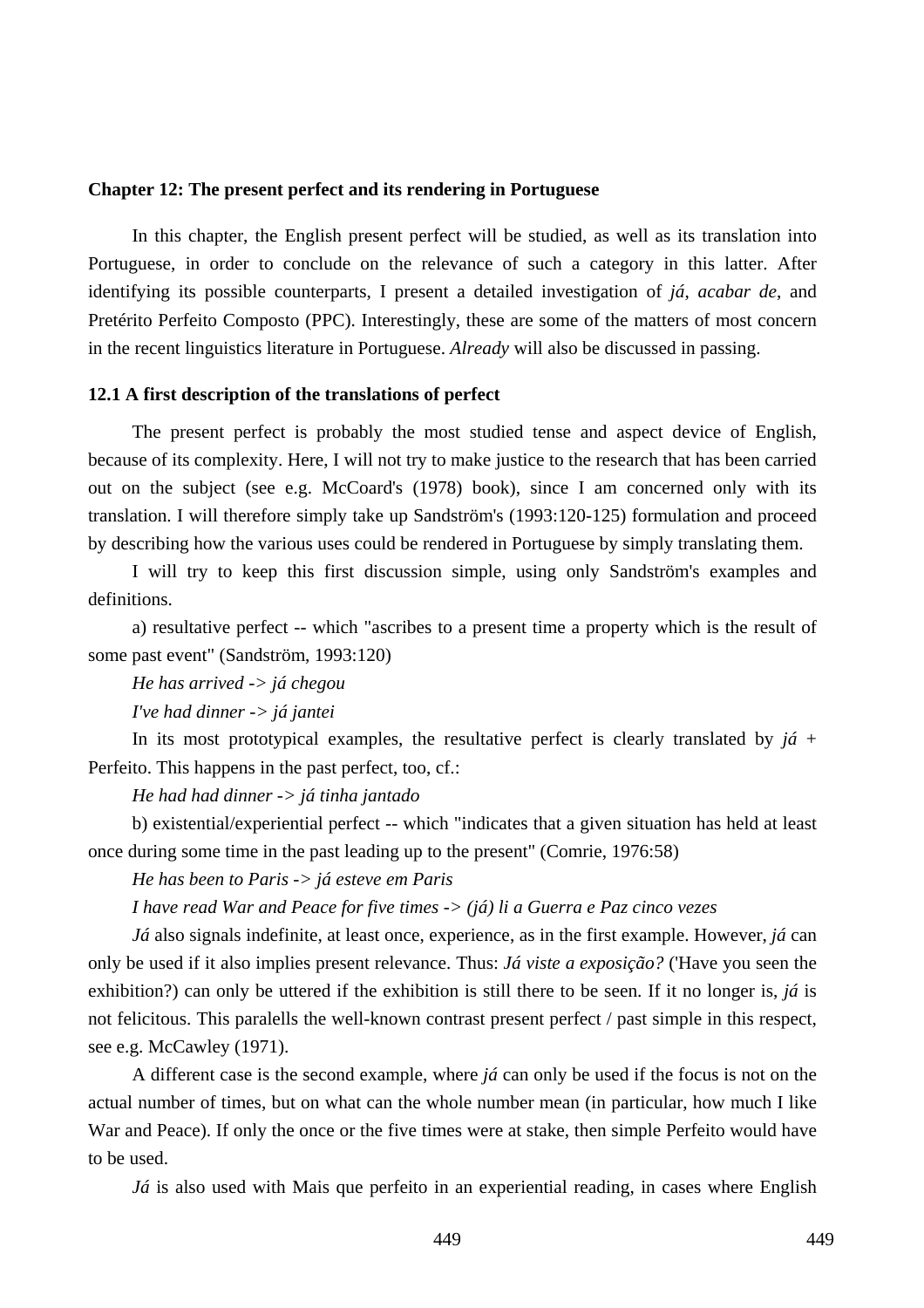would probably use the adverb *before*, cf.

*Já tinha comido caracóis -> I had eaten snails before.* (uttered during a meal of snails)

Finally, Sandström mentions that processes also accept an experiential perfect, even though they do not have a result state nor a preparatory process, cf.:

*Mary has worked in the garden -> A Mary já trabalhou no jardim* or *Já houve um tempo em que a Maria trabalhou no jardim* 

c) perfect of recent past or hot news perfect -- "used for a past event that occurred very recently" (Sandström, 1993:121)

*He has just arrived -> acabou de chegar* or *acaba de chegar*

Here one is tempted to consider that the recency is due to the adverb *just*, being thus a particular instance of the resultative perfect. In fact, Comrie has noted that "while present relevance does not imply recentness, recentness may be a sufficient condition for present relevance" (Comrie, 1976:60).

Sandström (1993:123) notes that unique events only accept the perfect of recent past, cf. *My sister has given birth to her fourth child -> A minha irmã acaba de ter o seu quarto filho*, which, according to her, can only be felicitously uttered close enough after the birth.

There seems to be a straightforward correspondence between recent past in English and the aspectualizer *acabar de* in Portuguese.

One puzzling fact related to recency is that, even though *já* does not seem to be related to *acabar de* in any way, *já* is used to express recency in the future: *já vou*, *já faço*, *já leio*, *já durmo* (respectively 'I'm coming', 'I'll do it in a minute', 'I'll read it in a minute', 'I'll sleep in a minute'). In this respect, *já* seems to be able to express prospective aspect (cf. Comrie (1976:64)).

d) universal perfect -- which describes "a situation which started in the past and continues until the present" (Sandström, 1993:121)

*We've lived here for ten years -> vivemos aqui há dez anos* 

Relevant to the universal perfect is also the English preposition *since*, which defines an interval whose endpoint is now or a contextually defined time: *I have lived there since the war*; *I had given him money since he was 12*.1 *Since* always requires the perfect, which is universal if the situation is stative, and existential if it is eventive, cf. *He has written a book since he arrived*.

Even though the most (if not uniquely) cited translation of the English universal perfect into many languages uses the present tense, as in the example above, I should note that, if a frequency adverbial occurs, it is the Perfeito which is used in Portuguese, cf.:

*He has never been to Italy -> Nunca foi a Itália* 

 $\overline{a}$ 

*He has always had good grades -> Sempre teve boas notas*

In the cases where the adverbial is does not express an extended now, because it is discontinuous, the English present perfect conveys yet another semantic value, which may be

<sup>1</sup> The opposite adverbial, *until*, defines an interval whose endpoint is the complement of *until*, and has no explicit beginning, except if through a *from*-PP, cf. *from the day I met you until you left me*.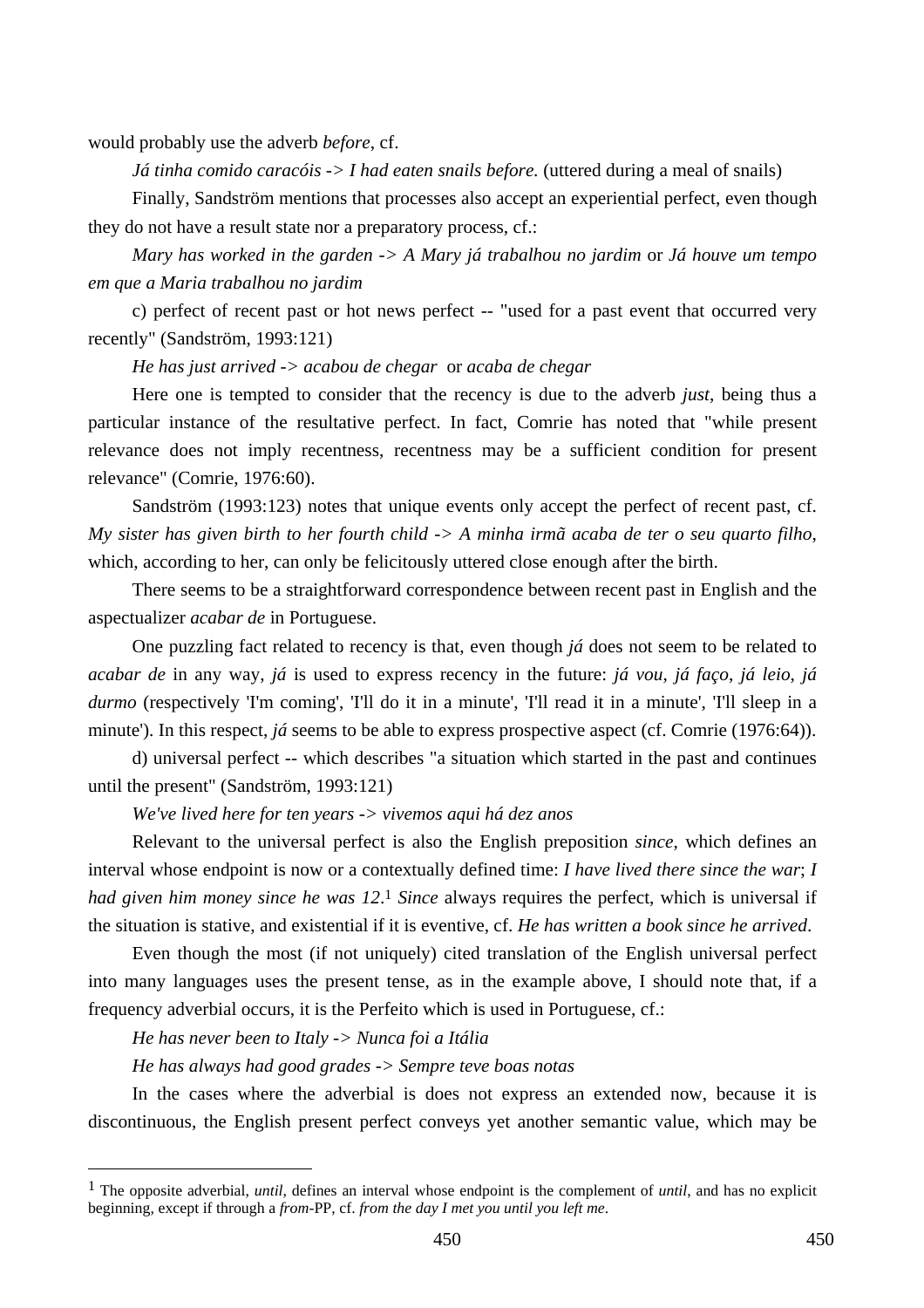close to that of PPC: iteration. Actually, with frequency adverbials of this sort it is questionable whether an universal or existential perfect is at stake:

*he has often arrived late -> chegou várias vezes atrasado;* 

 *tem chegado atrasado com frequência* 

e) perfect progressive (Sandström includes it under the universal perfect, but I separate it as most authors do)

*We've been reading this book -> temos estado a ler este livro* 

In this case, there is a relatively straightforward correspondence between the perfect progressive and the PPC progressivo. But note that, in the cases of stative predicates, there is a correspondence between the perfect progressive and the simple PPC, cf.:

*We've been living here ever since -> temos vivido aqui desde essa altura* 

In fact, the corresponding progressive would also be possible in Portuguese, but I believe it is considerably more marked, as well as expressing more temporariness, than its English counterpart.

After a first description of the English perfect uses and the corresponding translation devices into Portuguese, I will discuss some parallels in the factors invoked in the description of the devices involved. In particular, I will adress the relationships between the resultative, existential and hot news perfects with *já* in Sections 12.2-5, and between the universal perfect and the PPC in Section 12.6. Finally, I will analyse the aspectualizer *acabar de* in Section 12.7.

# **12.2 Some parallels between the monolingual descriptions of** *já* **and the perfect**

Sandström explains the distribution of the resultative perfect in the following way: in adition to being usable with all events having a result state, the perfect is appropriate to the extent that the event "was foreseen, planned, striven after, wished for, etc.; in sum, to the extent that it has a preparatory stage" (Sandström, 1993:122). This observation, I must emphasize, is extremely relevant to the description of the particles *já* and *ainda não*, which, in my view, have precisely this felicity condition in one of their uses (the other corresponds to the experiential perfect, marked in English by *ever/once*), cf. a former description of mine of *já* : "*Já*, for example, links an independent specified event to now: *Já chegou*, or to another point in the course of time, cf. *já tinha chegado*, *Quando ele acabar o curso, já ela acabou há muito tempo*, in addition to its other use, expressing merely an existence claim *Já vi um macaco*, *já fui a Goa*."

*Já* is essentially a relational device. (By "relational" I mean simply that it relates two different situations, cf. also Comrie's definition of the perfect: "the perfect [...] tells us nothing directly about the situation in itself, but rather relates some state to a preceding situation" (Comrie, 1976:52).) *Já* relates an event to a contextually defined time. In the case of *já* + Perfeito, it relates it to the present now.

As far as the experiential perfect is concerned, Sandström (1993:123) suggests that it constructs a result out of any kind of event, namely "an event of type E has occurred at least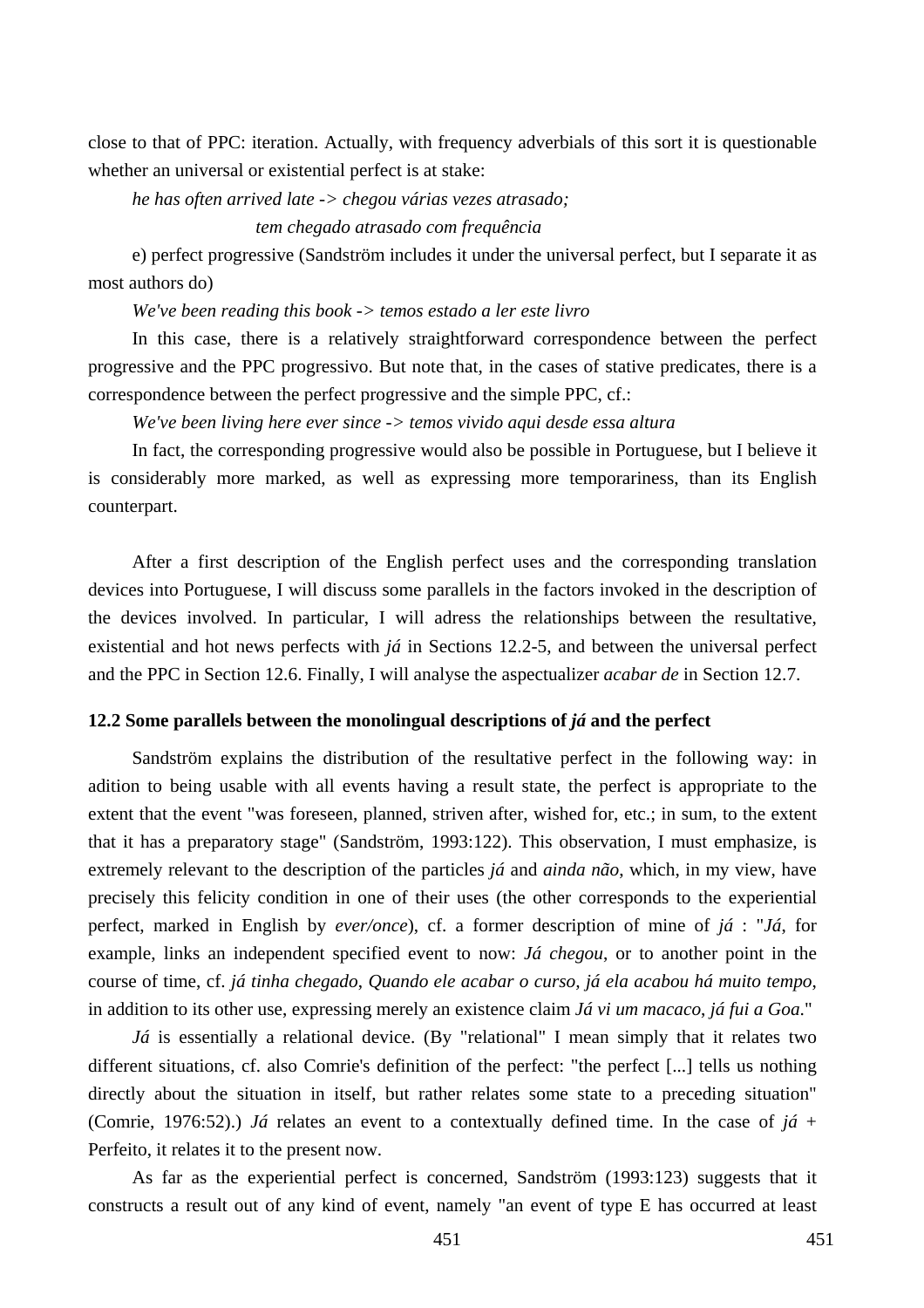once" (five times, etc.). This, as we have seen above, may also be the case of *já* in Portuguese, provided that there is some relevance to the present. For both languages as well, indefiniteness of localization is necessary.

Finally, one further similarity between perfect and *já* is also suggested by Comrie's (1976:108ff) description of a close relationship between perfect and inferential: one of the possible renderings of the English conjunction *given that* in Portuguese is precisely *já que*.

One seems thus to be in presence of a striking case of semantic correspondence between *já* and the English perfect (in its two first senses), given that not only the prototypical sentences are translated actually by these devices, but also (almost) the same concepts seem to play a role in the respective monolingual descriptions.

Two issues have, however, to be explained: the absence of  $j\acute{a}$  + Perfeito in Dahl's (1985) typological study, and the distribution of the actual translations of present perfect into Portuguese in real texts.

### **12.3 Dahl's perfect and the absence of** *já*

While studying Dahl's (1985) book, it struck me that the most prototypical sentences representing Dahl's crosslinguistic category PCFT (perfect) in the questionnaire would require, in Portuguese, obligatorily the combination *já* + Perfeito. I therefore suspected that this study had been based on an uninformed choice of tense and aspect categories for Portuguese. In other words, had the combination *já* plus Perfeito been chosen as a category, Portuguese would have it rated high as an instance of perfect. (The actual category, ranked low in the list, was the Pretérito Perfeito Composto (PPC), but this fact is not significant, given that Dahl used both present perfect and pluperfects in the languages where these categories existed as different tenses of the same construction (1985:144), and 8 out of 12 were past perfects.)

However, Dahl2 has told me that such an obvious aspect indicator would not have remained unnoticed (in fact, for other languages, e.g. Yoruba, the combination *already* + some tense had been used as a category), while confirming that the Portuguese informants were cultivated native speakers of European Portuguese, which discarded the possibility of the questionnaire to have been filled in by subjects either not having enough proficiency in Portuguese or speaking a different variant of Portuguese (e.g. Brazilian), where differences might be significant.

This indicates that the particle *já* did not occur -- at least significantly often -- in the answers to be taken into account, in spite of the fact that *já* would be actually obligatory in many prototypical sentences of perfect, e.g. Dahl's Q53, Q56, Q64, Q153, and preferential in e.g. Q42, Q136, Q37, in addition to involving many of the meanings attributed to the English present perfect. Therefore, an explanation is asked for.

The explanation more in line with the overall spirit of this dissertation, which highlights

<sup>2</sup> I am grateful to Östen Dahl for having discussed these matters with me.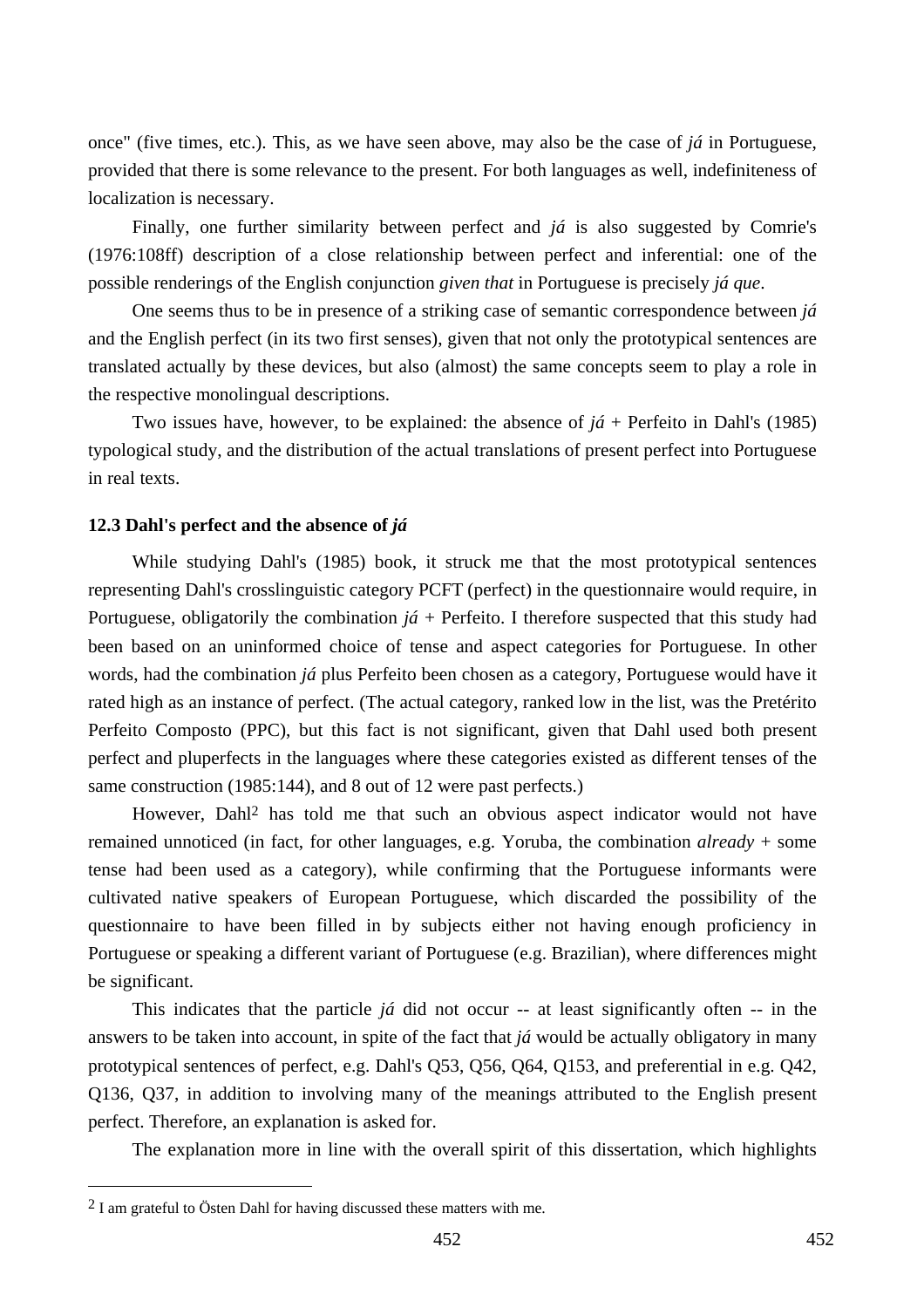linguistic relativity, is that the Portuguese informants simply did not understand that it was the perfect interpretation of the English bare verb which was at stake, because perfect in Portuguese is a covert category. Supporting data for this hypothesis is the fact that, barring grammatical "laws" (of the kind "use it with the adverbs *already*, *never*, *always*, *ever*, *lately* - or with *since* adverbials"), the (present) perfect is one of the most difficult distinctions for a Portuguese speaker to master in English, given that both present perfect and past simple are translated by Perfeito.3 I additionally assume that, if the words *already* or *ever*, for example, appeared in the questionnaire, then, even though the Portuguese informant would use  $j\acute{a}$  + Perfeito, the questionnaire researchers would take *já* as corresponding directly to *already*, which was, in a way, true, and would not be taken as "going together" with Perfeito.

Table 12.1

|                  |        |                     |                |                | Rank no. Number of Number of já+Perfeito Perfeito já + MQP | <b>MQP</b>  | others  |
|------------------|--------|---------------------|----------------|----------------|------------------------------------------------------------|-------------|---------|
|                  |        | languages sentences |                |                |                                                            |             |         |
| $\mathbf{1}$     | 31     | $\mathbf{1}$        | $\mathbf{1}$   |                |                                                            |             |         |
| $\mathbf{2}$     | $28\,$ | $\overline{2}$      | $\mathbf{1}$   | $\,1$          |                                                            |             |         |
| $\overline{4}$   | 27     | $\mathbf{2}$        | $\overline{c}$ |                |                                                            |             |         |
| $\sqrt{6}$       | 26     | $\mathbf{1}$        |                |                |                                                            | $\mathbf 1$ |         |
| $\boldsymbol{7}$ | 25     | $\overline{4}$      | $\mathbf{2}$   | $\mathbf{1}$   | $\,1$                                                      |             |         |
| 11               | $24\,$ | $\mathfrak{Z}$      | $\sqrt{2}$     | $\mathbf{1}$   |                                                            |             |         |
| 14               | 23     | $\mathfrak{Z}$      |                | $\sqrt{2}$     | $\,1$                                                      |             |         |
| 17               | 22     | $\sqrt{2}$          |                |                | $\sqrt{2}$                                                 |             |         |
| 19               | 21     | $\boldsymbol{6}$    | $\mathbf{2}$   | $\mathbf{1}$   | $\mathbf{2}$                                               | $\mathbf 1$ |         |
| 25               |        | $\overline{2}$      | $\mathbf{1}$   | $\,1$          |                                                            |             |         |
| $27\,$           |        | $\overline{2}$      | $\mathbf{1}$   | $\mathbf{1}$   |                                                            |             |         |
| 29               |        | $\mathbf{1}$        | $\mathbf{1}$   |                |                                                            |             |         |
| $30\,$           | 17     | $\mathbf{2}$        | $\mathbf{1}$   | $\,1$          |                                                            |             |         |
| 32               | 16     | $\overline{4}$      | $\mathbf{1}$   | 3              |                                                            |             |         |
| 36               | 15     | $\mathfrak{Z}$      |                | 3              |                                                            |             |         |
| 39               | 14     | 3                   | $\,1\,$        | $\mathbf{1}$   |                                                            | 1(PPC)      |         |
| 42               | 13     | $\mathfrak s$       |                | $\mathfrak{Z}$ | $\,1\,$                                                    |             | pres    |
| 47               | 12     | $\overline{2}$      | $\,1\,$        |                |                                                            | $\,1\,$     |         |
| 49               | $11\,$ | $\mathbf{2}$        |                | $\,1\,$        |                                                            |             | pres    |
| 51               | 10     | $\mathbf{2}$        |                | $\mathbf{1}$   |                                                            | $\mathbf 1$ |         |
| 53               | 9      | $\overline{4}$      |                | $\sqrt{2}$     |                                                            |             | imp, ac |
| 57               | $8\,$  | $\mathbf{2}$        |                | $\sqrt{2}$     |                                                            |             |         |
| 59               | 7      | $\boldsymbol{6}$    | $\mathbf 1$    | $\overline{4}$ |                                                            |             | imp     |

<sup>&</sup>lt;sup>3</sup> At least in the view of the man of the street, who compares tenses and not complex combinations of factors.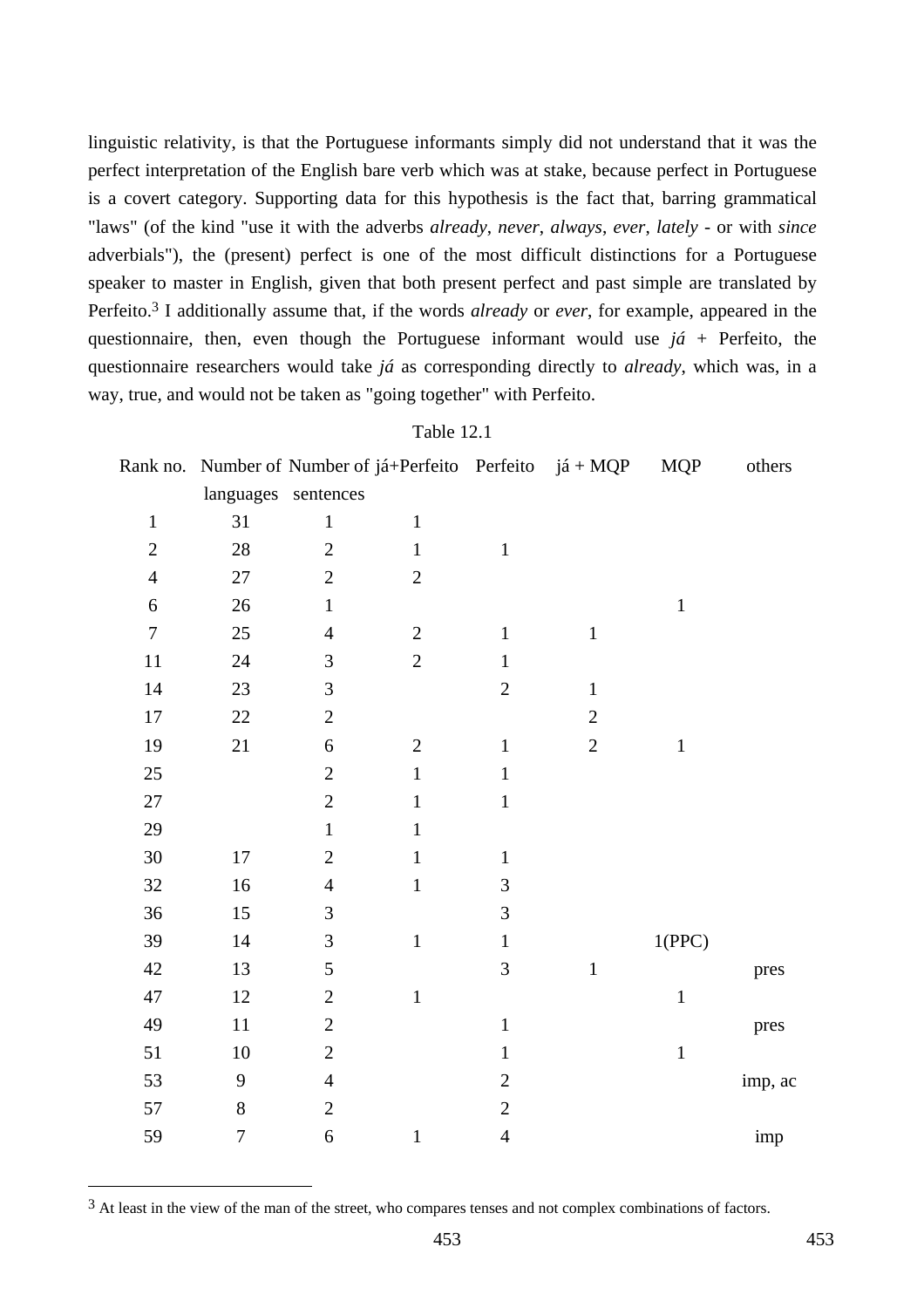65 6 3 2 imp

One way to check this hypothesis, i.e., that a covert category in Portuguese about which the English context in the questionnaire was not explicit enough, was simply unrecognized by a standard Portuguese speaker without enough mastery of English (or English-translation subtleties), would be to have an experienced English to Portuguese translator filling in the questionnaire again, and to compare the results.

As a replacement for that ideal situation, I filled the questionnaire myself, finding a somewhat different picture, that I display in Table 12.1, adding to Dahl's (1985:131) Table 5.2, the actual categories I used:

From the relatively comparable distribution of *já* (18+7) and absence of *já* (31+5), it is not easy to draw decisive conclusions. But one other issue that should be brought to attention here is the question of the linguistic bias.

I recall that Dahl's method used to elicit crosslinguistic data was a questionnaire in English to be translated into each language by the native informant. The fact that the questionnaire carried a linguistic bias is possibly unavoidable, but nonetheless significant (Dahl discusses the problem of the cultural bias, but I think the linguistic one is much more serious). In fact, the questionnaire is dependent on the English lexicon, which, of course, is crucially related to the distinctions done by grammar, discourse, etc. Let me present here some examples of questionnaire entries which fail to elicit Portuguese significant aspectual information, because they are tied to features of the English lexical system:

1. A large number of questionnaire examples (actually 23 cases out of the 67 criterial examples for the perfect) involved the English verb MEET, which belongs to a small class of verbs (acquisitions) which are particularly distinguishable through tense and aspect devices in English (and possibly all Germanic languages), but are typically translated into Portuguese (and possibly all Romance languages) by two lexical verbs of very different aspectual properties and associated patterns. Simply keeping account of the tenses and aspects used in the translations totally misses the point in these examples, cf. *have you met him?* vs. *I meet him often in the university* vs. *have you ever met him in the beach?*, respectively translatable by *Conhece-lo?*  (verb CONHECER in Presente) -- or *Conheceste-o?* (verb CONHECER in Perfeito) if e.g. he is already dead--, *Encontro-o muito na faculdade* (verb ENCONTRAR in Presente), and *Alguma vez o encontraste na praia?* (verb ENCONTRAR in Perfeito).4 In other words, the aspectual distinction made through tenses and aspects in English is lexicalized in Portuguese, and thus, for example, the tense opposition that may be involved in the Portuguese translations is but one part of the rendering of the aspectual distinction.

2. One other instance is the verb SIT, which occurs only once in the questionnaire and is

<sup>4</sup> The utterance *Já o conheces?* (for *Have you met him?*) would be more felicitous if 'he' were present. Likewise, *Já o encontraste na praia?* would be equally acceptable for *Have you ever met him at the beach?* I tried, however, to present examples without *já*.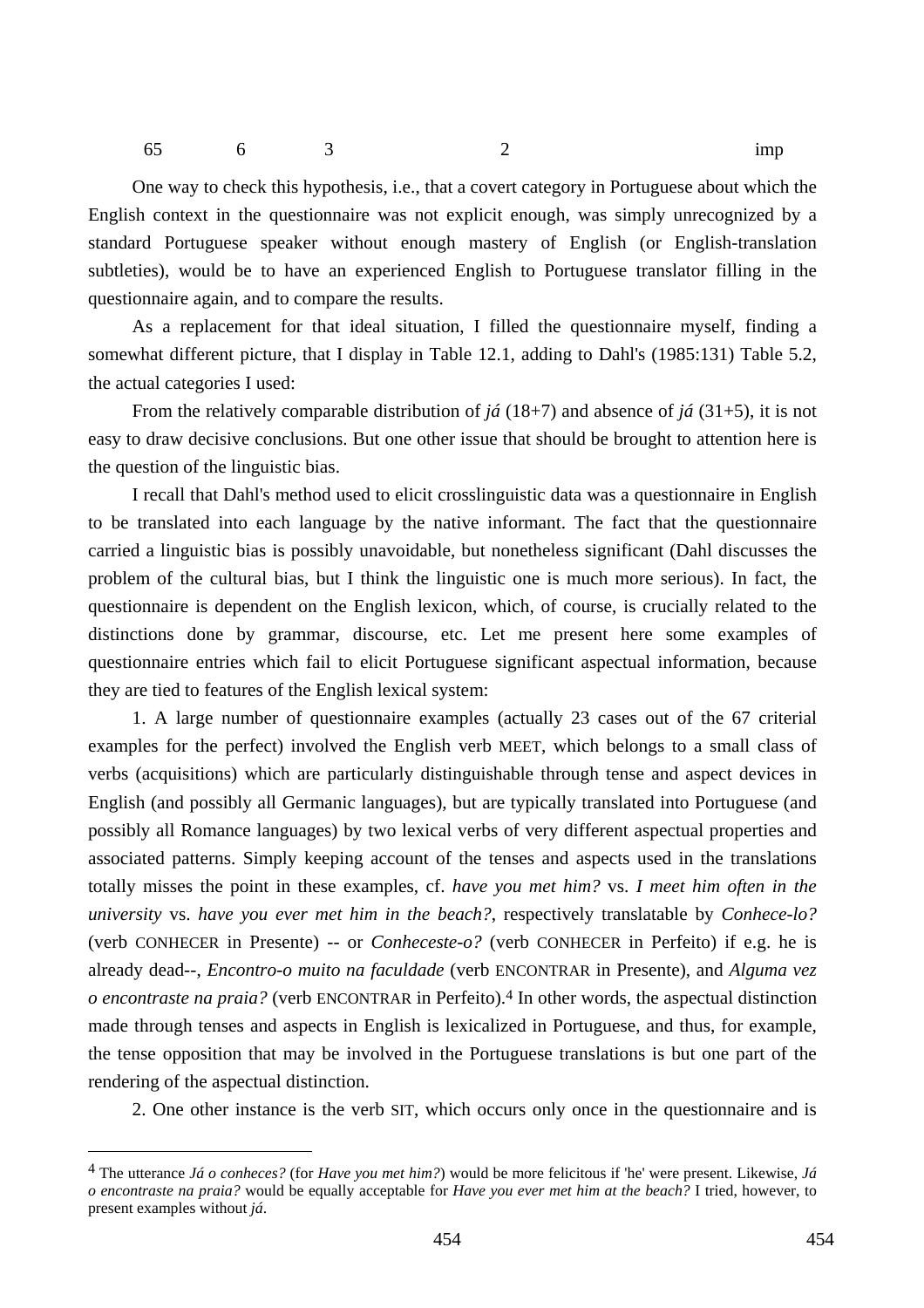therefore not so significant. If I note it here it is because the syntactic construction in which it occurs, typical of Swedish and possibly also acceptable in English, has no natural expression in Portuguese with two finite verbs, i.e., *he sat and read* can be rendered by *estava sentado a ler* ('he was sitting reading') or *estava a ler sentado* ('he was reading seated'). Only one of the verbs would be described by a finite tense. Now, an informant could have been led to produce the rather awkward sentences *ele estava sentado e lia* or *ele estava sentado e estava a ler*, which, if it was the case, would imply that Dahl got translationese and not Portuguese.

3. Finally, the answers to Q30 and Q31 involve in Portuguese two contrasting copular verbs: *ser* and *estar*, but the same formal markers of tense and aspect.

(Q.30) (The water is usually warm, but today) it BE cold. *Está fria.* (Verb ESTAR)

(Q.31) [Of a visible lake, what the water is usually like] It BE cold. *É fria*. (Verb SER)

Clearly, the reason to have included this minimal pair in the questionnaire is that it is the same lexical item in English, and there are languages which formally distinguish the two cases by tense and aspect devices. Now, this is a case where the notion of aspect plays an important role in Portuguese, so much in fact that it is expressed lexicallly. Should one classify the dichotomy *ser/estar* in Portuguese, or rather, the kind of copula, as an aspectual category? As this was not done in Dahl's study, if an universal on temporary versus permanent predications were investigated, Portuguese would in fact turn out to be defective on that regard!

In summary, I believe I gathered enough reasons to discard Dahl's conclusions regarding the existence or absence of the universal perfect category in Portuguese, namely

- the use of PPC+MQP as one category
- the use of the verb MEET with a high frequency
- the use of *already* (*still*, *yet*, *never*) in the English question
- the relatively even distribution of the answers to the prototypical perfect questionnaire sentences among *já* + Perfeito, bare Perfeito, *já* + MQP and bare MQP.

Dahl's study has thus proved inconclusive regarding the question whether  $i\acute{a}$  + Perfeito does correspond to the English present perfect (and regarding Dahl's quest whether Portuguese has an instance of the (crosslinguistically) universal perfect). Let us now look at the other source of doubt: the actual translations in real text.

#### **12.4 Actual translation pairs**

Even though Dahl's study did not prove that  $j\acute{a}$  + Perfeito was not the Portuguese realization of perfect, data from an independent source seemed to strongly suggest that this was indeed not the case: the translation relations between these two markers.

#### **12.4.1 The translation of the English present perfect**

I checked first the actual occurrences of the English perfect in texts and their corresponding translations. The results were demolishing: Of the 48 cases of present perfect occurring in the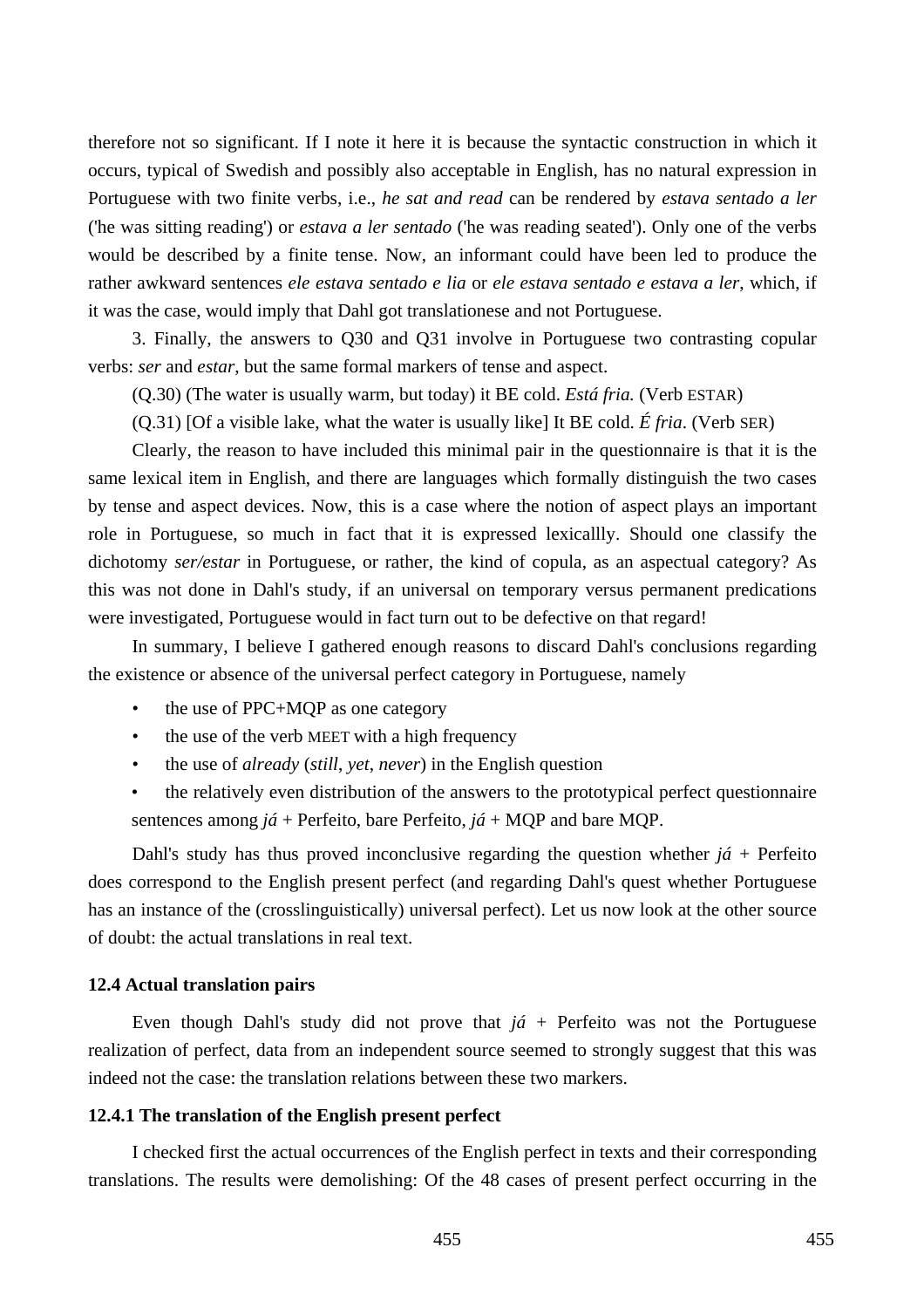English corpus, only two cases had a *já* translation, and were clear instances of existential perfect:

> *Kino has said so Kino já disse*  'Kino has already said'

*I've heard a coyote pup cry like a baby." Já ouvi o choro de uma lobazita que era tal qual o duma criancinha.*  'I've already heard the cry of a small wolf which was exactly like the one of a small child'

Trying to save my generalization, I looked into whether this was due to the optionality of *já*. But, except for the following example

> *"You have heard of fool's gold," the dealer said -- Ouviu falar da fortuna do louco? -- perguntou o comprador.*  '"Did you hear talk about the madman's fortune?", asked the buyer.'

in which *já* would be felicitous -- and preferable if a statement had been used (I wonder why it was transformed into a question), cf. *Já ouviu falar*, the rest of the occurrences could not have been translated by *já* at all, even though they were clear cases of resultative perfect, i.e., they described actions whose result was relevant for, and present at, the (deictic) present moment, cf.

> *"The doctor has gone out,"*  $(=\text{is out})$ *-- o doutor saiu.* 'The doctor exited.'

*The poison has gone inward and it will strike soon*  $(=\text{is in})$ *-- O veneno entranhou-se bastante e vai começar a actuar*  'The poison penetrated a lot and is going to begin acting'

| It has brought evil<br>Ela trouxe o mal com ela | $(=$ evil is here)      |
|-------------------------------------------------|-------------------------|
| 'It brought evil with it'                       |                         |
| "The pearl <b>is gone</b> ."                    | $(=$ is not here)       |
| A pérola desapareceu.                           |                         |
| The pearl disappeared.                          |                         |
| I have come to see the baby                     | $(=\mathrm{I'm\,here})$ |
| <b>vim</b> ver o pequeno                        |                         |
| 'I came to see the baby'                        |                         |
| You see what a great man he <b>has become</b>   | $(=$ he is)             |
| Vejam em que grande homem se tornou             |                         |
| 'See what a great man he became'                |                         |
| "This pearl <b>has become</b> my soul,"         | $(=$ it is)             |
| --Esta pérola <b>tornou</b> -se a minha alma.   |                         |
| This pearl became my soul.                      |                         |
| now that you <b>have become</b> a rich man      | $(=$ you are)           |
|                                                 |                         |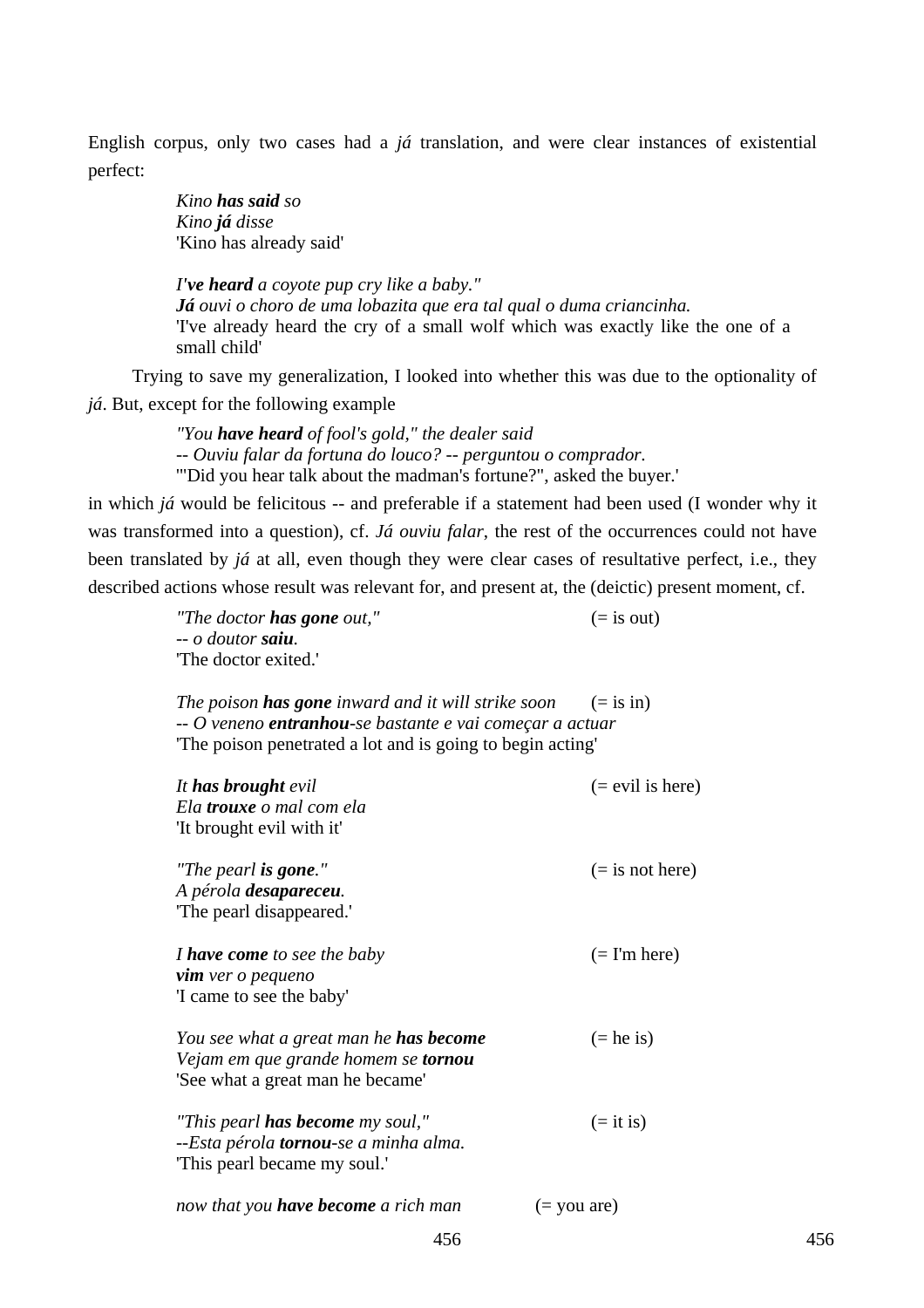*--Agora, que és um homem rico.*  'Now, that you are a rich man'

This is actually even expressed in the last translation, where simple Presente is used.

However, I should note that some of these utterances are stylistically marked: the author wants to convey a somewhat archaic flavor in the language of his characters, and thus some utterances of the present perfect are not at all representative of actual American English usage:

> *remember to give thanks, my son, to Him who has given thee this treasure não deixes de agradecer Àquele que te concedeu esse tesouro*  'don't fail to thank Him who conceded you that treasure'

 *It has come to me that thou hast found a great fortune -- Consta-me que encontraste uma grande fortuna*  'I hear it said that you found a great fortune'

*"Oh, my brother, an insult has been put on me that is deeper than my life -- Ó meu irmão, fizeram-me um insulto que é mais forte do que a vida*  'Oh my brother, someone made me an insult which is stronger than life'

*"The little one -- the first born -- has been poisoned by the scorpion," -- o menino, o nosso primeiro filho, foi picado pelo lacrau*  'the child, our first child, was stung by the scorpion'

Still, one may note that many examples do feature the typical perfect features nevertheless. For example, some cases, in addition to being resultative, could also be read as recent past, cf.:

> *The thing has gone A coisa fugiu*  'The thing escaped'

*I have won the fight Venci a batalha.*  'I won the battle'

Still others seem to be best characterized as instances of hot news perfect:

*The baby has been stung." o pequeno foi picado."* 

*He has found the Pearl of the World --Ele encontrou a Pérola do Mundo* 

*Kino has found the Pearl of the World Kino encontrara a Pérola do Mundo.*  'Kino had found the Pearl of the World'

This last example is interesting because the orality of the present perfect made the Portuguese translator choose a free indirect speech formulation.

Other cases represent an extended now, which is marked by *never*, *yet*, *ever*:

*It is a pearl such as one has never seen --É uma pérola como nunca se viu.*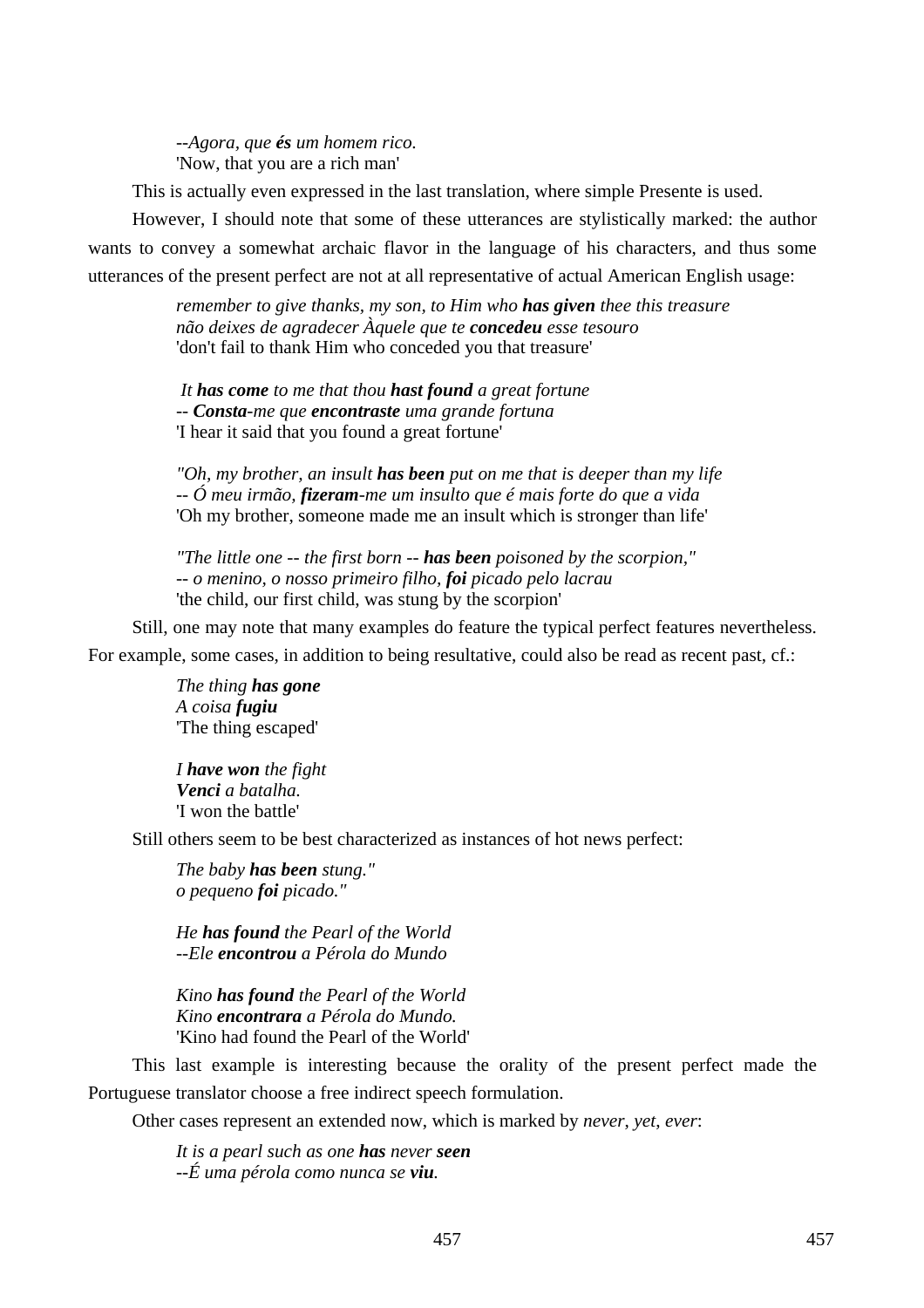*--No price has been mentioned yet--They have not come to a price." Ainda não falaram em preço. Ainda não chegaram a acordo."*  'They have not yet talked about price. They have not yet come to agreement'

*"No one has ever seen such a pearl." --Ninguém viu nunca uma pérola como esta.*  'Nobody ever saw a pearl such as this'

*That is a great deal of money, more than he has ever seen. Já é um bom bocado de dinheiro. Nunca ele viu tanto dinheiro junto.*  'That is already a good piece of money. Never did he see so much money together'

or even *all our lives*, which gets an exact translation with PPC:

*"If that is so, then all of us have been cheated all of our lives." --Se isso é possível, quer dizer que temos sido roubados toda a vida.*  'If that is possible, means that we have been stolen the whole life'

A few cases seem to be existential perfects, corresponding to an indefinite time in the past:

*"I have heard our father tell of it. --Ouvi o nosso pai a falar nisso.*  'I herad our father talking about that'

*"I have heard him make that sermon," said Juan Tomás. --Eu ouvi-o fazer esse sermão--disse João Tomás.* 

*"I have heard that there are cities in the north." --Ouvi dizer que há cidades para o norte.* 

but which, interestingly, could not be rendered with *já*. This is because the emphasis is on that particular occasion and not on its simple occurrence, as opposed to the previously mentioned examples of the existential perfect, translated or translateable with *já*.

In English, one could perhaps distinguish the two cases by adding the word *once*. *Once* focusses on that time (although indefinitely located) and does not allow for a *já*; without *once* it may focus on its mere existence, and thus is felicitous (and probably advisable) to use *já* in the translation.

Finally, the present perfect indicates relative past time reference (cf. Comrie (1976:55)) in:

*When I have sold my pearl I will pay you," Kino said. --Quando vender a minha pérola--respondeu Kino.*  '"When I will send my pearl", answered Kino.'

*"Only until a day has passed and the new night has come. --É só por um dia, só até a noite chegar.*  'It's only for a day, only until the might comes.'

*and when they have gone past, you will go north to Loreto e, quando eles tiverem passado, tu irás para o norte, para Loreto* 

*And when they are gone away, go to Loreto." Deixa-os partir e, depois, vai para Loreto.*  'Let them leave and, then, go to Loreto.'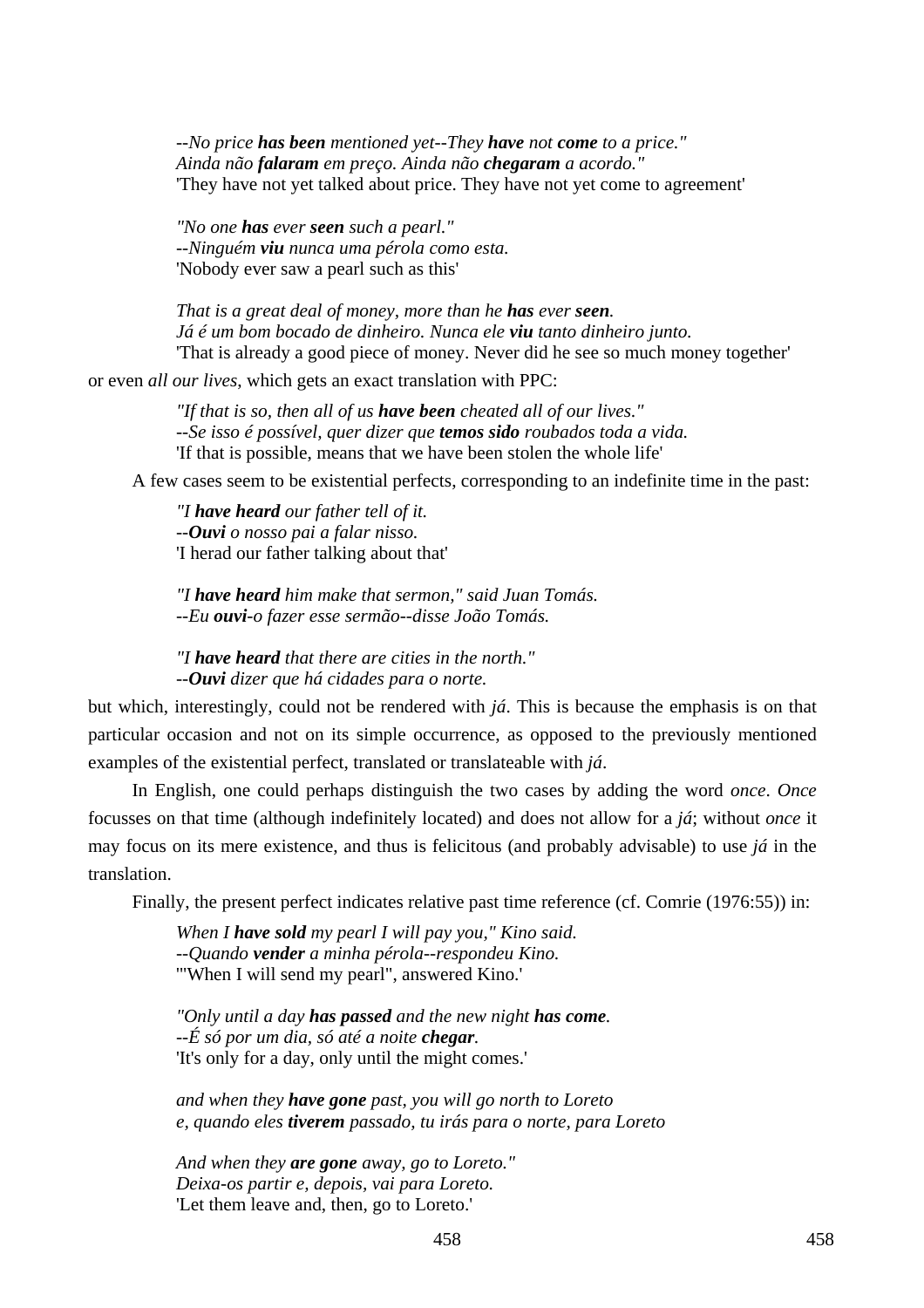Summing up, and even if the English source of present perfects is somehow marked, the following conclusions seem to be warranted: resultative perfects are not translated by *já* in Portuguese; even if the occurrences represent recent past, if that is not marked in the English text, it is not interpreted that way in Portuguese.

On the other hand, it seems that there are two kinds of existential perfect from the point of view of Portuguese, and only the more radical, which allows no reference whatsoever, can be marked by *já*.

### **12.4.2 The translation of** *já*

 $\overline{a}$ 

On the other hand, 5 out of the 6 occurrences of  $i\acute{a}$  + Perfeito in Portuguese original text were rendered by the present perfect, two corresponding to an existence claim:

> *'para os que não tornam a reparar no que já leram' "for those who take no further notice of what they have once read"*  'for the ones who do not notice again what they have already read'

*e como já ficou dito as has been said.*  'and as already become said'

and three clear planned<sup>5</sup> events, symptomatically in direct speech:

 *-- E as flores, já vieram as flores? "And the flowers, have the flowers arrived?"*  'And the flowers, the flowers have already arrived?'

*-- Os meus amigos velhos já morreram todos "All my old friends have already died"* 

*Eu já ceei em casa dela I already had my supper at her house* 

I note that the two last translations could be rendered without English *already*, cf. *My old friends are all dead* and *I've had supper at her house*. In fact, in this last case this seems to me to be a far superior rendering, and the translation chosen a clear case of translationese.

The remaining example, whose English rendering, incidently, strikes me as strange, is in fact a case of *já* modifying *só* ('only'), which is not comparable to the above described cases:

> *já só lhe viu as plantas dos pés, que, claras, saltavam ao longe, fugindo he could already just make out the light-colored soles of feet leaping in the distance in flight.*

'he saw but the foot soles, which, light-coloured, jumped far away, escaping'

Six cases are, however, too few to generalize. Given that Mais que perfeito  $+ i \hat{a}$  seemed to be somewhat similar to  $j\acute{a}$  + Perfeito -- it was also frequently used in my answers to Dahl's questionnaire --, I looked into the eight cases available as well. These, not surprisingly, were for the most part translated by the English pluperfect + *already*.

<sup>5</sup> The word "planned" should here be read as encompassing also foreseeable but unchangeable courses of events, not dependent on human will, like human death.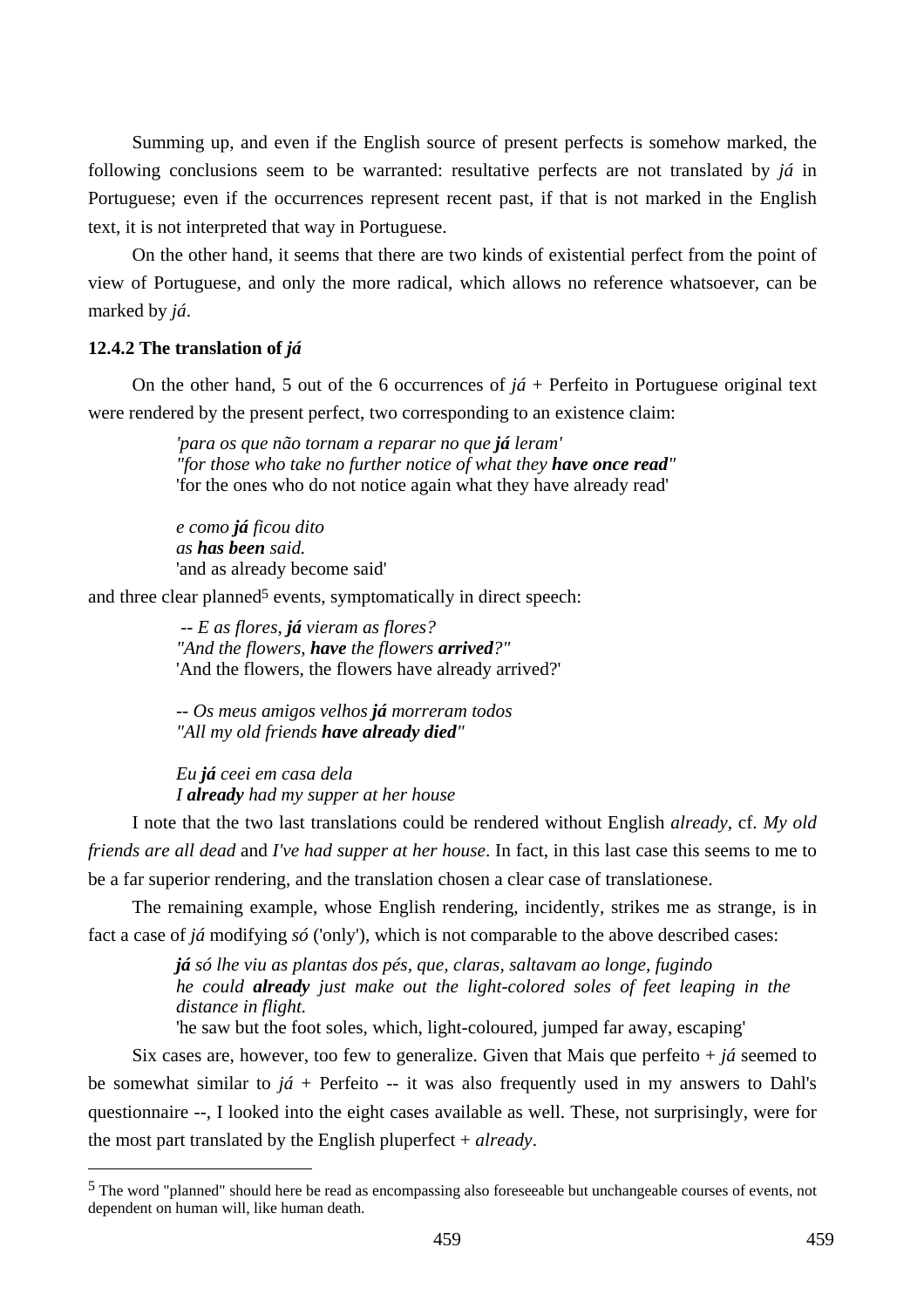One case, though, of indirect speech (past of  $j\acute{a}$  + Perfeito, thus) was interestingly not translated by *already*, but by *ever*:

> *e ele disse que tu não acabavas nunca, porque tu eras um grande poeta, um dos maiores que já tinha havido no mundo he said that that you would never wear out, because you were a great poet, one of the greatest that had ever existed in the world*

> 'and he said that you never finished, because you were a grat poet, one of the greatest who had already existed in the world'

which seems to indicate that there are (at least) two *já*'s in Portuguese, the existential one not being translated by *already* but by the English present perfect + *ever*.

In two other cases, the predictability of the event, marked in Portuguese by *já*, gets lost in the English translation:

> *meio encostado à parede, cuja cal já se esvaíra havia muito half leaning against the wall whose whitewash had long since faded* 'half leaning against the wall, whose lime had already faded a long time ago'

*E já refeito, saboreando a roupa em ordem And, recovered now, relishing having his clothes in order*  'and, already recovered, relishing the clothes in order'

In conclusion, it seems that  $j\acute{a}$  + Perfeito relates the event to the present in different ways

- by making reference to a planned course of events; or
- by stating the existence of one event in the past; or
- by denoting an extended now (a temporally unbounded interval open to the left)

In addition, *já* added to Mais que perfeito helps to signal the temporal sequence of two events and thus disambiguate the past-in-the-past versus a pure stative interpretation. In this it seems similar to English *already*, cf.:

> *já tinha pago adiantado uma parte do trabalho he had already paid in advance for part of the work*

*E já se esquecera das suas saudades musicais, quando fora agradavelmente surpreendida por um programa directo She had already forgotten her musical nostalgia when she had been pleasantly surprised by a live program* 

*Quando o fuminho subia nos ares, ele, que já observara quem tinha morrido, e conhecia do defunto os minimos hábitos, ficava logo à espera... When the thin trail of smoke rose in the air, he, who had already noted who had died and knew his least habits, began to wait....* 

*Muitas vezes ouvia os habitantes da aldeia (que ele já conhecera como antepassados deles mesmos* 

*Often, he heard near him the villagers (whom he knew as their own ancestors*  'Many times he heard the habitants of the village (who he had already met as their own ancestors'

despite this not having been transmitted in the last translation, which I believe would be better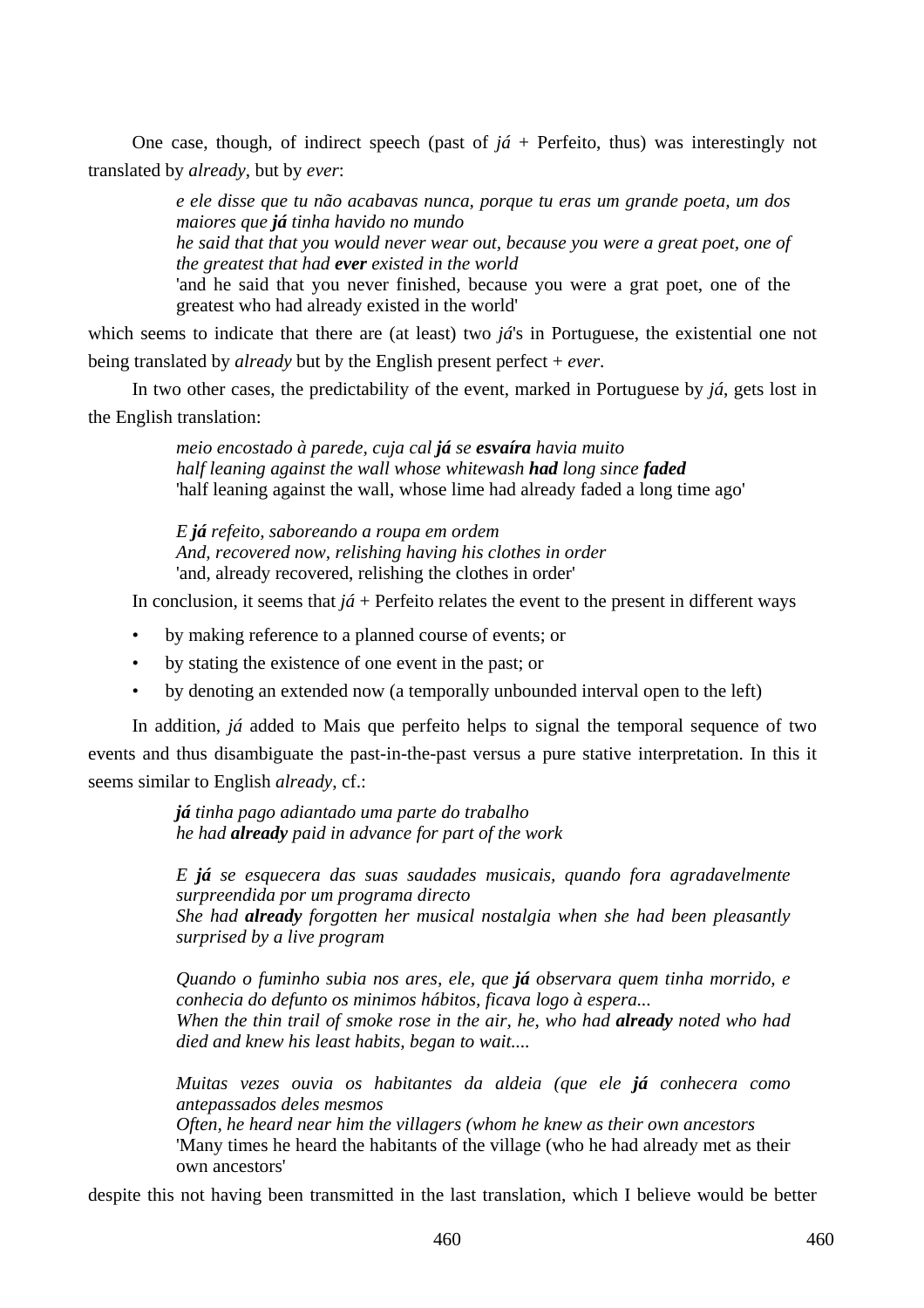translated by the English pluperfect.

# **12.4.3 The present perfect as translation**

I investigated, then, in which (additional) cases had a present perfect been used in English, when translating a Portuguese text -- after all, there were 44 cases of present perfect in the English translation.

Let me start by looking at the cases of *ainda não* ('not yet'), which, strictly speaking, should be classified together with those of *já* in the previous section, since from the point of view of Portuguese they are its negative. *Ainda não* was rendered by the present perfect in two out of four cases, cf.:

> *A Cristina ainda não voltou? Hasn't Cristina returned yet?*

*Ó Conceição, ainda não ouvi chegar a Cristina. "Conceição, I haven't heard Cristina come in yet."* 

For the two remaining cases the translator chose the pluperfect, in the first to mark perspective (reflection), and the second possibly because of indirect speech.

> *Claro que ainda não veio. Of course, she still hadn't come.*  'Obviously she did not come yet'

*E eu disse que tu ainda não acabaste e que logo acabas And I said that you had not yet finished but would soon do so*  'And I said that you haven't yet finished and that you are finishing soon'

Then, a fair number of cases expressed, again, obvious relevance to the current situation, i.e., a resultative perfect; cf. e.g.:

> *Saulo, tu transferiste para a religião o teu entusiasmo apaixonado. Saul, you've transferred your impassioned enthusiasm to this religion.*  (= you have) 'Saul, you transferred to the religion your passionate enthusiasm'

*-- Alguma coisa te ficou, bem que eu dizia, de quando eras filósofo. "As I said, you've retained something of the philosopher you once were.*   $($  = you are)

'Something remained in you, well did I say, of when you were philosopher'

*se ninguém lembra já o que mais de quarenta anos de Império tornou vulgar if no one remembers any longer what after more than forty years of Empire has* **become** common knowledge,  $(= it is)$ 'if nobody remembers already what more than forty years of empire made common'

*Mas o lume apagou-se e vou descer à vizinha a pedir-lhe lume. But the flame has gone out and I have to go downstairs to the neighbor and ask her for some fire.* (= is out) 'But the fire extinguished and I am goind down to the neighbour asking her fire'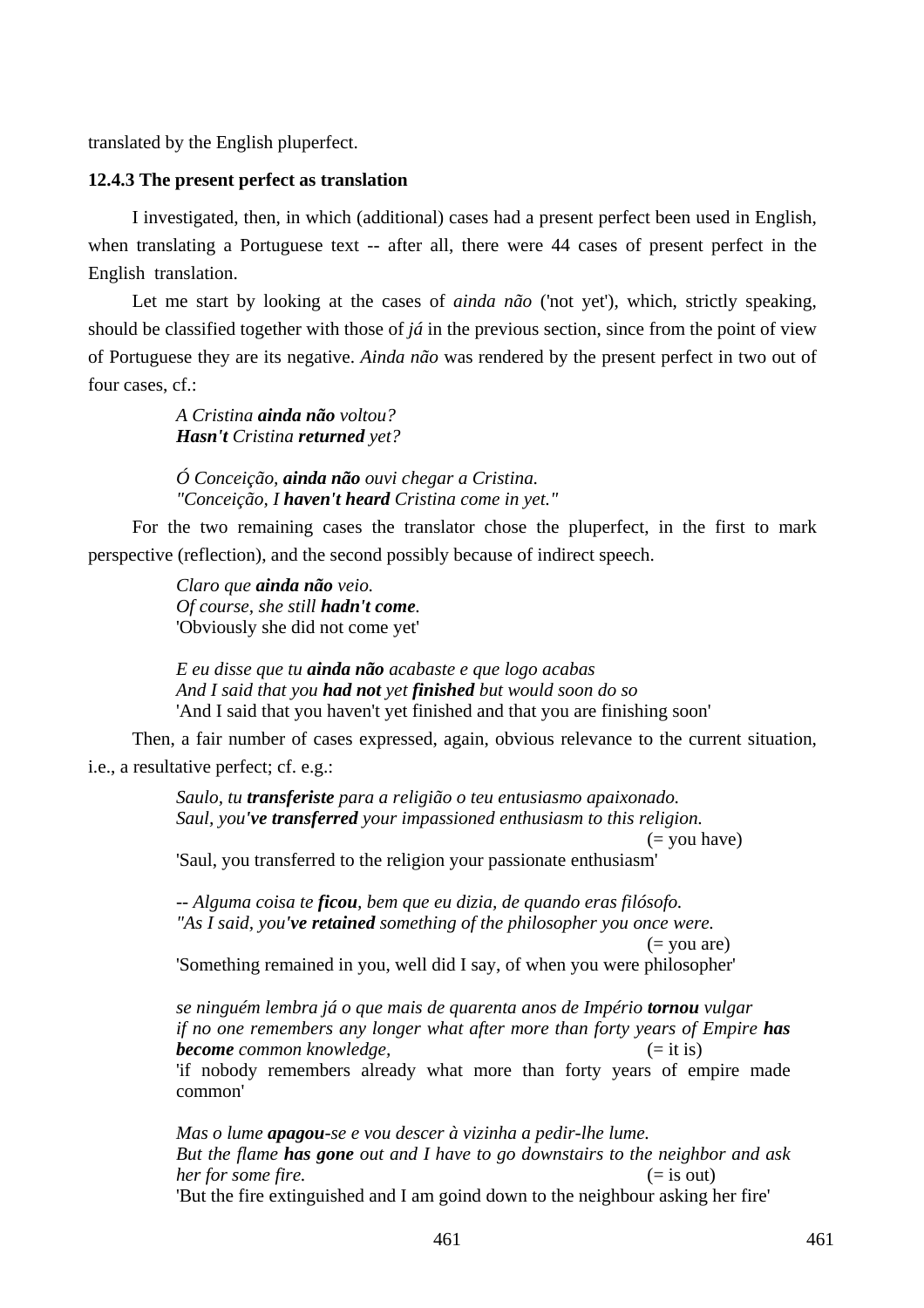*Erros meus, má fortuna, amor ardente, em minha perdição se conjuraram My errors, ill fortune, fiery love, together have conspired for my perdition*   $(=$  are responsible now)

'Errors of mine, bad fortune, ardent love, in my perdition conjured'

*-- É, é um desses senhores que vieram morar para ali defronte. "Yes, he's one of those gentlemen who've moved in across the street."*   $(=\text{live now})$ 

'Yes, he is one of those sirs who came to live there.'

*Aqui mesmo, ao virar da esquina, até puseram casa para essas coisas. Right here, just around that corner, they've even set up a house for such things.*   $($ = there is  $)$ 

'Right here, round the corner, people even set up house for those things'

*Por isso te perdoei.*  'Because of that I forgave you.'

*For that I've pardoned you."* (= you are in this good situation)

Another common reason to choose the present perfect in the translation is the case of durative *haver*, in the sense of *since*. As it describes an extended now, it must be rendered by the present perfect, which was the case in all four instances in the corpus (note, incidentally, that in the next example the translator chose to disregard the fact that it was indirect speech):

> *E ele disse que o amo estava muito arreliado contigo, que havia mais que muitos meses que tinha feito a encomenda And he said that his master is greatly vexed with you, for it has been more than many months since he commissioned them*

> 'And he said that the master was very annoyed with you, for there was more than many months he had done the commission'

*Mas também há quase setenta anos que me aturo "But then, it's been almost seventy years I've had to put up with me*  'But also there are almost seventy years since I suffer myself'

*-- Há quantos anos! "It's been so many years!*  'There are so many years since!'

The same happens with *nunca* ('never') in seven cases (one even in Presente in the Portuguese original) and preposed *sempre* ('always') in one case; cf. e.g.:

> *Certa noite, e eu nunca contei isto a ninguém, One night, and I've never told this to anyone*

*Marco Semprónio, tu sempre meditaste nisso [...] ? Marcus Sempronius, have you always thought about this [...] ?*  'Marcus Sempronius, did you always meditate on that [...] ?'

*A mim a Senhora Sant'Ana nunca me desampara Saint Anne has never failed me*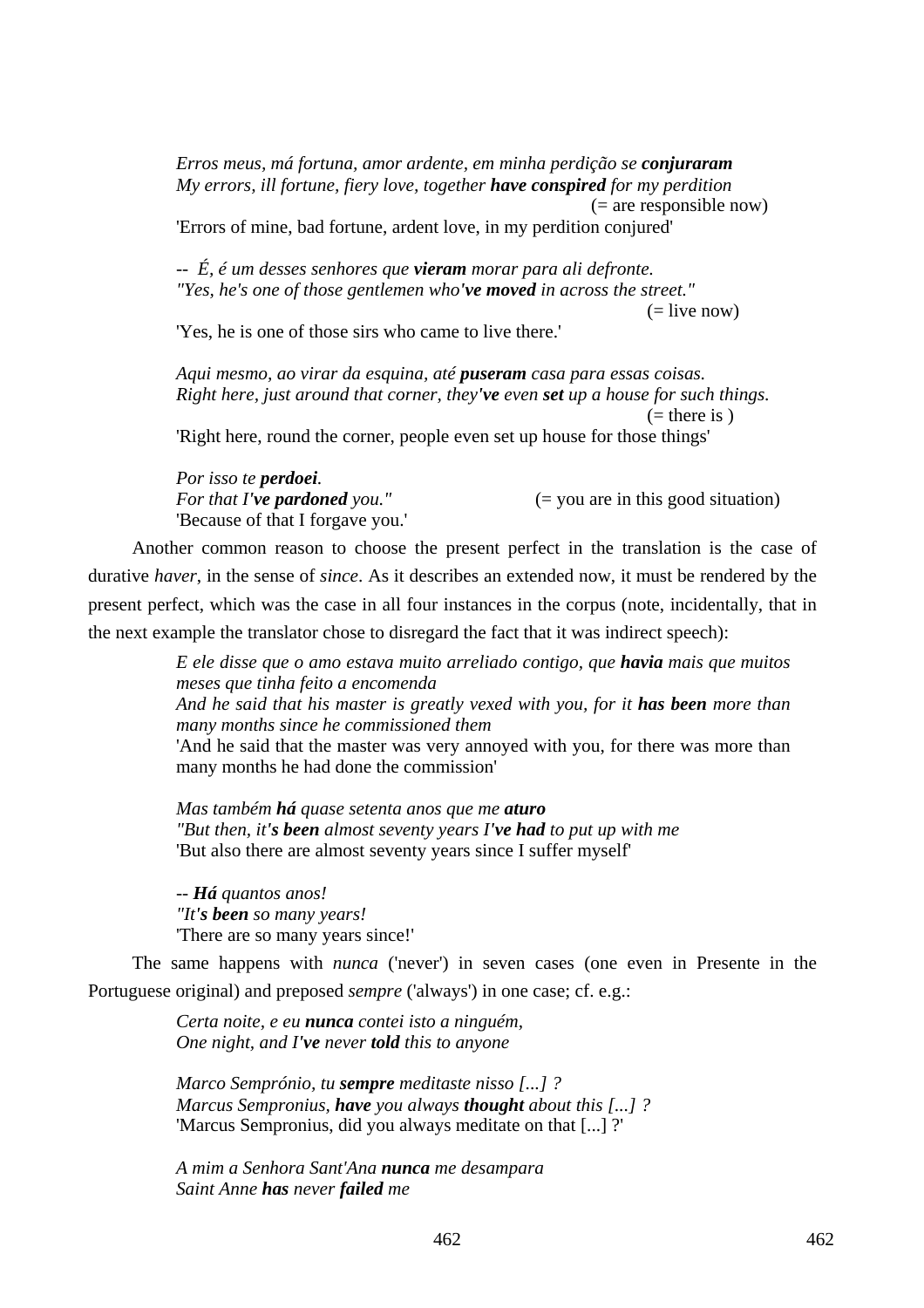'To me Saint Anne never forsakes'

In the next example, an extended now is again involved, albeit not through any explicit grammatical markers:

> *E, à hora da morte, a gente conta o que ainda lembra ou fez entretanto Then, in the hour of our death, we tell whatever we still remember or have done meanwhile*

'And, at the time of death, people tell what they still remember or did meanwhile'

It seems that the "doings" are to be placed "from the last confession until now (the hour of death)", expressed by *entretanto*. This is possibly also the interpretation of:

> *Se [...] não mostrasses como és um homem arrependido da má vida que teve if you hadn't [...] demonstrated that you are a man repentant of the bad life he's led*

'If [...] you did not show how you are a man sorry for the bad life he had'

The most interesting cases, though, are those of Presente rendered by present perfect:

*E a comadre Joaquina deu-me este pastel que aqui trago And your godmother Joaquina gave me this pie I've brought*  'And your godmother Joaquina has given me this pie I bring here'

*Está tão escuro já que vou acender a candeia. It's gotten so dark that I'll light the lamp.*  'It's so dark already that I'm going to light the lamp.'

where the Portuguese text talks of the present moment while the English rendering is concerned with the process that brought about the present state of affairs.

The opposite case is also present in one example:

*nós só procuramos aquilo que, no fundo dos nossos corações, já havíamos encontrado.* 

*we only seek that which, deep in our hearts, we have already found.*  'we only look for what, deep in our hearts, we had already found.'

where Mais que perfeito with *já* marks the time of the finding as anterior to the search, where the alternative formulation with Perfeito (perfectly grammatical) would make the rule more connected to the present time.

As for the cases translating PPC, one uses the present perfect progressive and two the present perfect only:

> *Que tens feito? What have you been doing?"*  'What have you been up to lately?'

*E eu disse [...] que tens trabalhado muito e até tens estudado com o Padre Manuel para que as palavras santas fiquem todas certas e nos seus lugares. And I said [...] that you've worked much and have even studied much with Padre Manuel so that the holy words would come out right and in their proper places.*  'And I said [...] that you have worked a lot lately and have even been studying with Father Manuel so that the holy words get all right and in their place.'

It is thus not surprising that all the cases feature some translation loss: while in the first one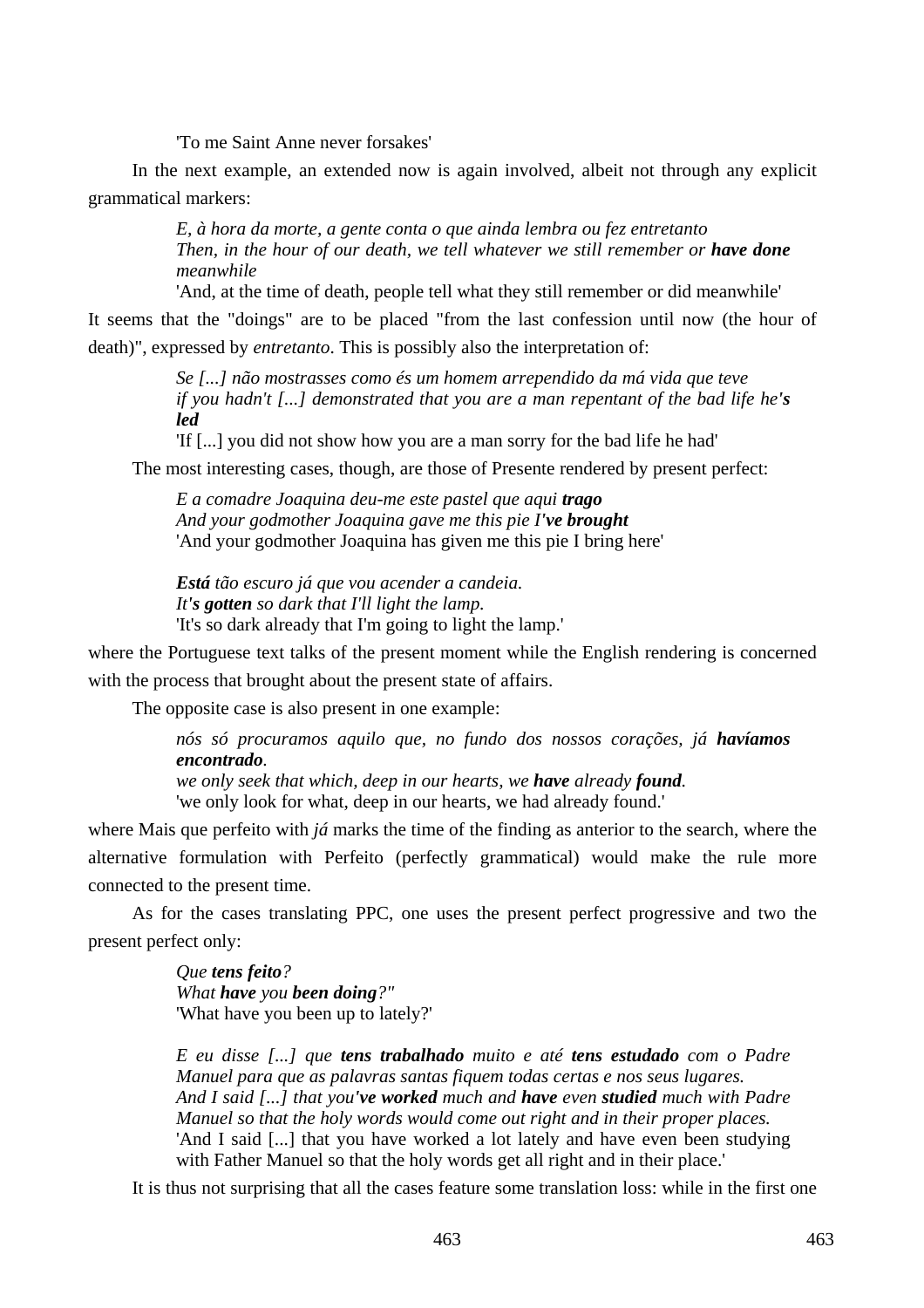I believe that the English progressive conveys more recency than implied by the Portuguese text, the two last cases, simply omit the information that the period in question goes until the present moment. Note that one could continue the English sentence, but not the Portuguese one, with "but now you're over with it".

The aspectualizer *acabar* in Perfeito is also translated into the English present perfect with the adverb *just*, as predicted:

> *E tu próprio, só porque falaste, acabaste de confessar isso mesmo. And you yourself, merely by speaking of it, have just confessed precisely that.*  'And even you, just because you spoke, have just confessed exactly that'

Finally, an archaistic/regional form, *haver* + past participle, which seems to match perfectly the English present perfect, is found in:

> *Haveis-me entendido, haveis gostado? Have you understood me and have you liked what you heard?"*  'Have you understood, have you enjoyed?'

Summing up, when translating from Portuguese, the English present perfect is found in sentences describing an extended now, be it expressed by positive (*há*, *sempre*) or negative (*nunca*) expressions, or by a tense (PPC) which conveys it exactly.

In addition, it was used in cases where the result of the action had obvious relevance to the present moment: so much so that at times it was even expressed simply by the Presente in Portuguese.

Finally, it was confirmed that planned (or, at least, foreseen) actions, marked in Portuguese by *já* or *ainda não* were clear candidates for the use of the present perfect in English.

# **12.4.4 The cases translated by** *já* **+ Perfeito**

To be perfectly symmetric, this study should now consider the cases also translated by *já* + Perfeito which did not correspond to a present perfect in the original English, but there were none.

#### **12.5 The meaning of** *já*

The analysis of the data above imposes a reformulation of the meaning of *já*, and therefore also of the way it is translationally related to the English present perfect.

#### **12.5.1 Actualization**

In order for *já* to be felicitously used, it is not the result that is at stake, as is the case with the English perfect. Rather, it is necessary that this result be planned, and therefore *já* has an "actualization" quality. This explains in a straighforward manner the case of *Ele já chegou* ('He has arrived'): there was the plan or expectation, which is asserted to have become actual. As far as the case *já comi* ('I have eaten') is concerned, the fact that it is pragmatically used to refuse an invitation to eat has to do with the (world) knowledge that one does not eat twice in a row. This can be seen clearly if we note that *já comi há muito tempo* ('I have eaten a long time ago') is, on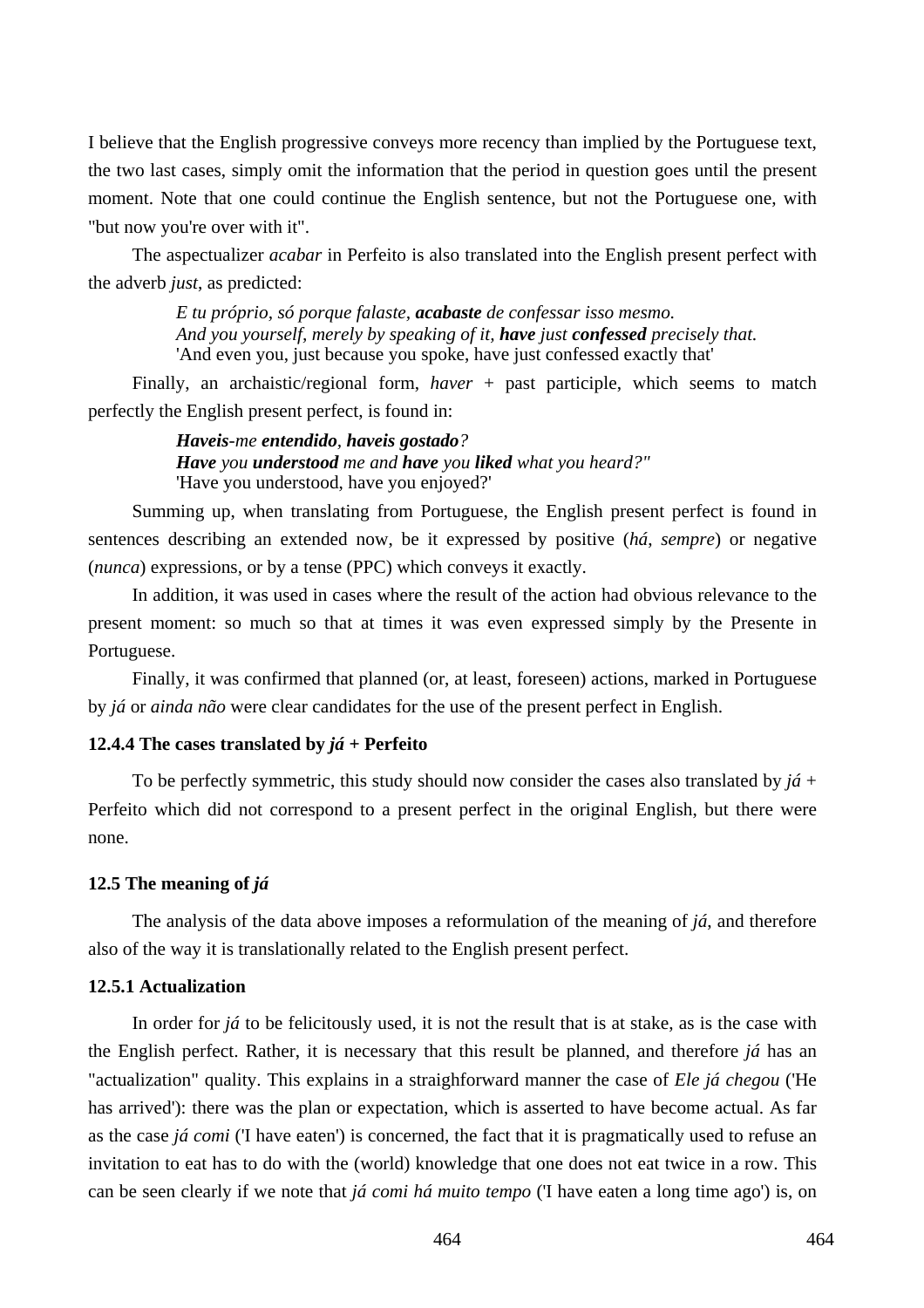the contrary, a felicitous utterance to accept an invitation to eat (again), and not a description of a result state. The felicitousness of both sentences does in fact result from the fact that people eat ordinarily at meal times, which occur periodically separated by "not so long" times.

This explains why all resultative perfects of the previous section, not having been planned, could not take a *já* in their translation. On the other hand, while *already* is incompatible with universal *since*, as described in Mittwoch (1989:209), cf. \**I've already been in Boston since 8.00*, *já* is perfectly felicitous with the corresponding Portuguese sentence, *Já estou em Boston desde as oito*.

In addition, it suggests that there are two kinds of "hot news" from the point of view of Portuguese: those which correspond to the immediate accomplishment of a planned event, and which can be uttered with *já*, and those which, even though "hot", are unexpected. This last reason is why they are "hot" in the first place, and those sentences cannot take *já*. Cf., respectively:

*Atenção estúdio: O presidente do partido já chegou* ('The party's leader has arrived!')

*Atenção estúdio: C.S. acaba de cair e partir uma perna!* ('C.S has just fallen down and broken a leg!')

I would now like to consider a common analysis of *já* in terms of presuppositions: Campos (1984b:544) suggests, referring to Vet's (1980) analysis of French *déjà*, that *já* presupposes that the event is situated earlier in time than what had been supposed. This is, in my opinion, at most a pragmatic implicature of the use of *já*, and, in fact, in the example presented, *a criança já dorme* ('the child is already asleep'), what I think is important is the plan that the child should sleep, and that this plan turned real before now.6

# **12.5.2 The existence claim**

 $\overline{a}$ 

One apparently separate meaning of *já* is that of existence claim, related to counting: *já* states an indefinite existence claim, which may be contextually determined, and can thus correspond to a small interval, or span one's entire lifetime.

*(Desde que cheguei ao Jardim Zoológico,) já vi um macaco.* ('Since I came to the zoo, I've seen a monkey')

*O David já viu um macaco* ('David has seen a monkey')

Formally, there is a time included in an interval Int before now such that ver (e,david, macaco). Between the two sentences above, the only difference is what is Int: a short interval in one day (the time elapsed since the arrival to the zoo) or a lifetime.

Any event can be existentially placed before now, in the existential reading. So, my formalization of *já li a Guerra e Paz quatro vezes* ('I've already read War and Peace 4 times') states that there is an event of reading a given book four times, which is located before now.

 $6$  But note that this example falls outside, strictly speaking, of the subject under discussion, since it concerns  $j\acute{a}$  + Presente in Portuguese (or French), on which more will be said in Section 12.5.3 below. Note also the interesting correspondence between *já* + Presente and English *already*.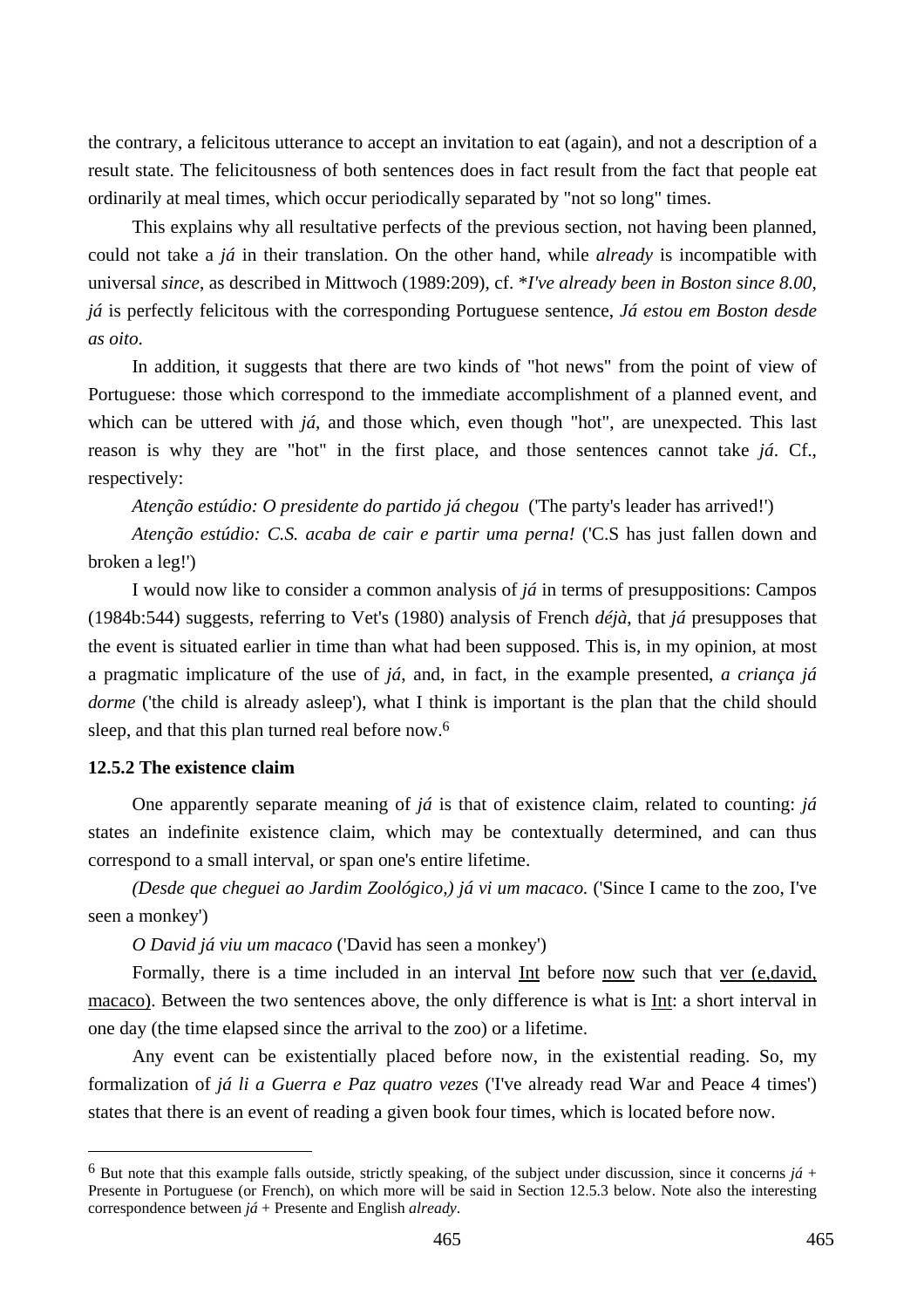Note that what is described here is the count over eventualities. This is demonstrated by the fact that one can answer to existential *já* questions with number of times; cf. *-- Já foste à Índia? - -Três vezes* ('"Have you ever been to India?" "Three times"'); *-- Já fizeste algo de que te arrependesses? -- Uma vez* ('"Have you ever done something you repent?" "Once"').

Now, to explain why the sentence *Beethoven já escreveu nove sinfonias* ('Beethoven has written nine simphonies') is unfelicitous, it is enough to note that there is no relationship to now, because this is a permanent fact. (Since B. is dead, the situation can no longer be changed.)

This may be the place to raise a possible objection to my category *já* + Perfeito. Why not talk about Perfeito as ambiguous? This has in fact been the road taken by Lohse (1993), who claims that Perfeito is deictically ambiguous. What is interesting, however, is that the only evidence in his paper for the claim that Perfeito is a non-past perfective tense form is his example (15), *Já duas vezes saíste da sala* ('You've left the room for two times now'), which crucially involves *já* (and, what more, explicit quantification).

### **12.5.3** *Já* **+ Presente**

Another interesting question is the use of *já* with result states proper, which actually sometimes seems more appropriate in Portuguese than with the events themselves, cf. *já estou na ilha* ('I am already on the island') vs. *já cheguei à ilha* ('I have arrived to the island'), *já tenho quatro filhos* ('I have already four children') vs. *já tive o meu quarto filho* ('I've had my fourth child'). Even though the result states are stative, *já* clearly presupposes an event that made them true (cf. the notion of border invoked by Campos (1984a,b)).

This was evident in the previously mentioned example:

*Está tão escuro já que vou acender a candeia. It's gotten so dark that I'll light the lamp.*  'It is so dark already that I am going to light the oil-lamp.'

As for the only two other cases of  $j\acute{a}$  + Presente in the whole corpus, I note that the implications that all of us will eventually lie (in the cemetery) as well, and that "I" grew old, respectively, are absent from the translation:

> *Rir-se do que já cá está. Laughing at those lying here.*  'To laugh at whom is already here.'

*Sou velho já para ir convosco. I am too old to go with you.*  'I am old already to go with you.'

Herweg (1991a:1001) states that "*already* presupposes the existence of an earlier phase of the opposite state as well", to explain the impossibility of *his car is already new*. However, one can observe that *new* itself has rather peculiar properties given its inherently temporal meaning. Still, it is important to note that *já* is not felicitous with any permanent state, i.e., it must be used with a temporary state, cf. the impossibility of applying *já* without implying a different (new) entity in *O meu relógio é de ouro* ('My watch is gold'), *O meu namorado é alto* ('My boyfriend is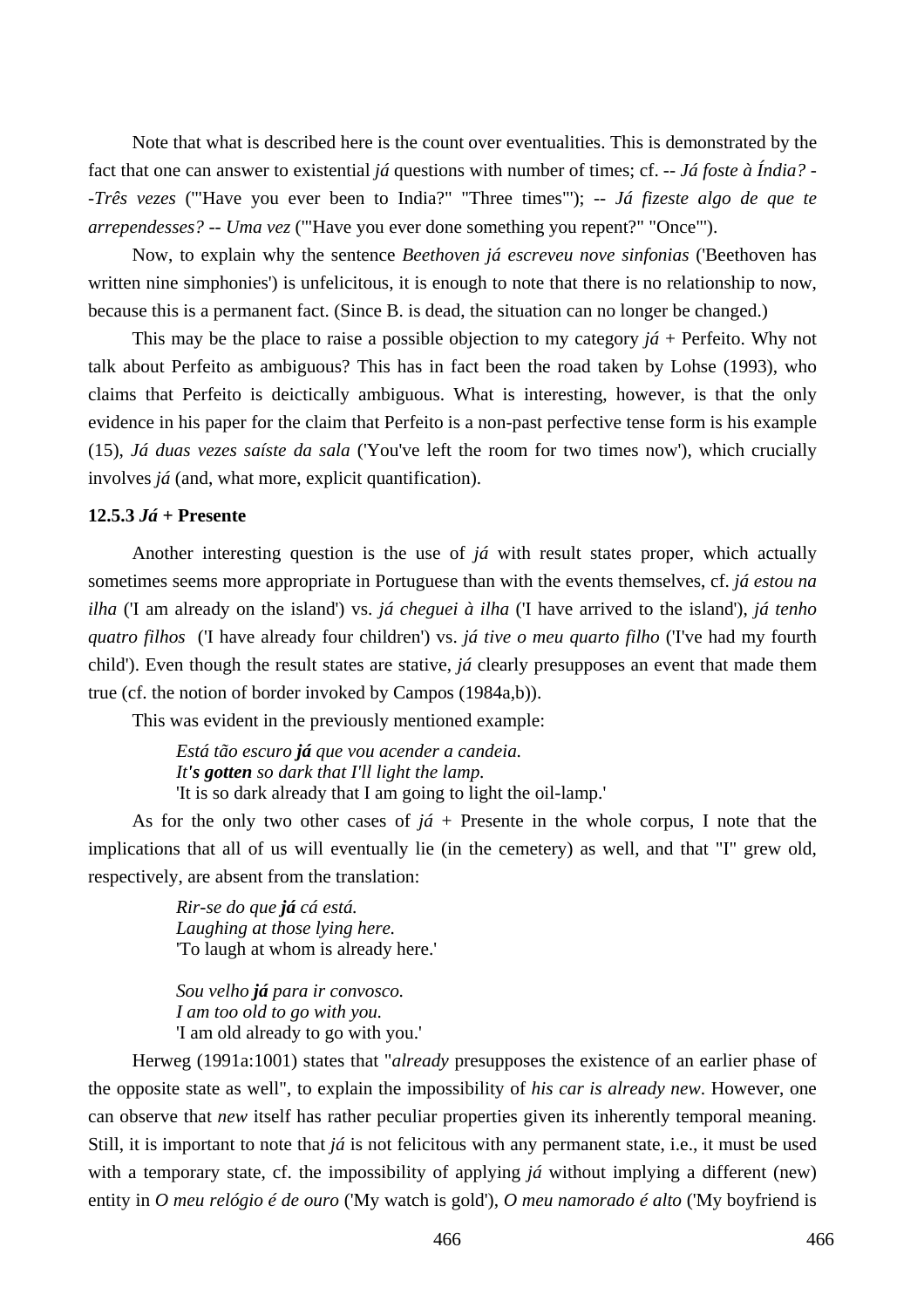tall'), *A minha casa é na Lapa* ('My home is in Lapa').7

Before leaving the subject of  $i\acute{a}$  + Presente, let me just mention a remark (done actually about another kind of the English perfect, the universal). Comrie (1976:60) notes that *I've been waiting for three days* is rendered in German and Russian by (the corresponding particles meaning) 'already'. In Portuguese, one can have *Estou à espera há três dias*, or *Já estou à espera há três dias*, the (subtle) difference being that the formulation with *já* turns the waiting period into an event, emphasizing the result (and therefore the possible use in a complaint<sup>8</sup>).

In spite of the scattered remarks above, I decided not to dwell on the subject of English *already* in this chapter, among other reasons because its presence in the English text translated from Portuguese looked to me very often suspiciously due to interference from Portuguese.

### **12.6 The extended now**

 $\overline{a}$ 

To explain the universal perfect in English, many researchers have proposed the concept of extended now, basically, a continuous interval from some point of time till the present. It is in the case of the extended now that the English perfect seems not to be so universal: Cf. Comrie's (1976:60, my emphasis) description of the universal perfect, "one use of the English perfect, indeed one that seems to be characteristic of English, [...]". Paradoxically, it is also in that case that it approaches more straightforwardly Portuguese PPC. I.e., Portuguese only has a perfect tense for the universal perfect case, even though Presente is often also used to express some uses of the English universal perfect, as we have seen above.

Often, the universal perfect is described in connection with statives, therefore conveying homogeneity, continuity up to the present. However, if we restrict our analysis to statives, there are many other tenses which approach the extended now formulation. For example, Martin (1971:106), cited in Campos (1984a:30f), analyses the value of the French passé composé in the sentence *il a fait beau jusqu'ici* ('The weather has been fair until now') in the same way. Incidently, the Portuguese translation would use only PPC, *o tempo tem estado bom*.

As far as the PPC is concerned, it must be stressed that its application is not restricted to statives, and, while it merely adds a value of temporariness (and closeness to now) to statives, it is certainly in its eventive uses that its semantic import is more original, namely, that of indefinite iterativity. In fact, PPC does always refer to an extended now, even though having, crosslinguistically, idiosyncratic properties.

Maybe its most interesting feature is the one aptly described by Boléo (1936:5, my translation): "what renders this tense expressive in its conciseness and Portuguese character is exactly the ability to express duration or repetition of an action (or state...) without a single

<sup>7</sup> The corresponding sentences with *já* would mean that I have now a (new) watch which is a gold watch, that I have a new boyfriend who is tall (and that was planned, or strived for), and that I moved and live now in Lapa (according to my previously expressed wishes), respectively.

<sup>8</sup> E.g., *já estou à espera há três dias* can pragmatically mean "this is enough to complain/leave/give up", or simply "this explains my behavior". *Já* can thus be read as "this is the turning point".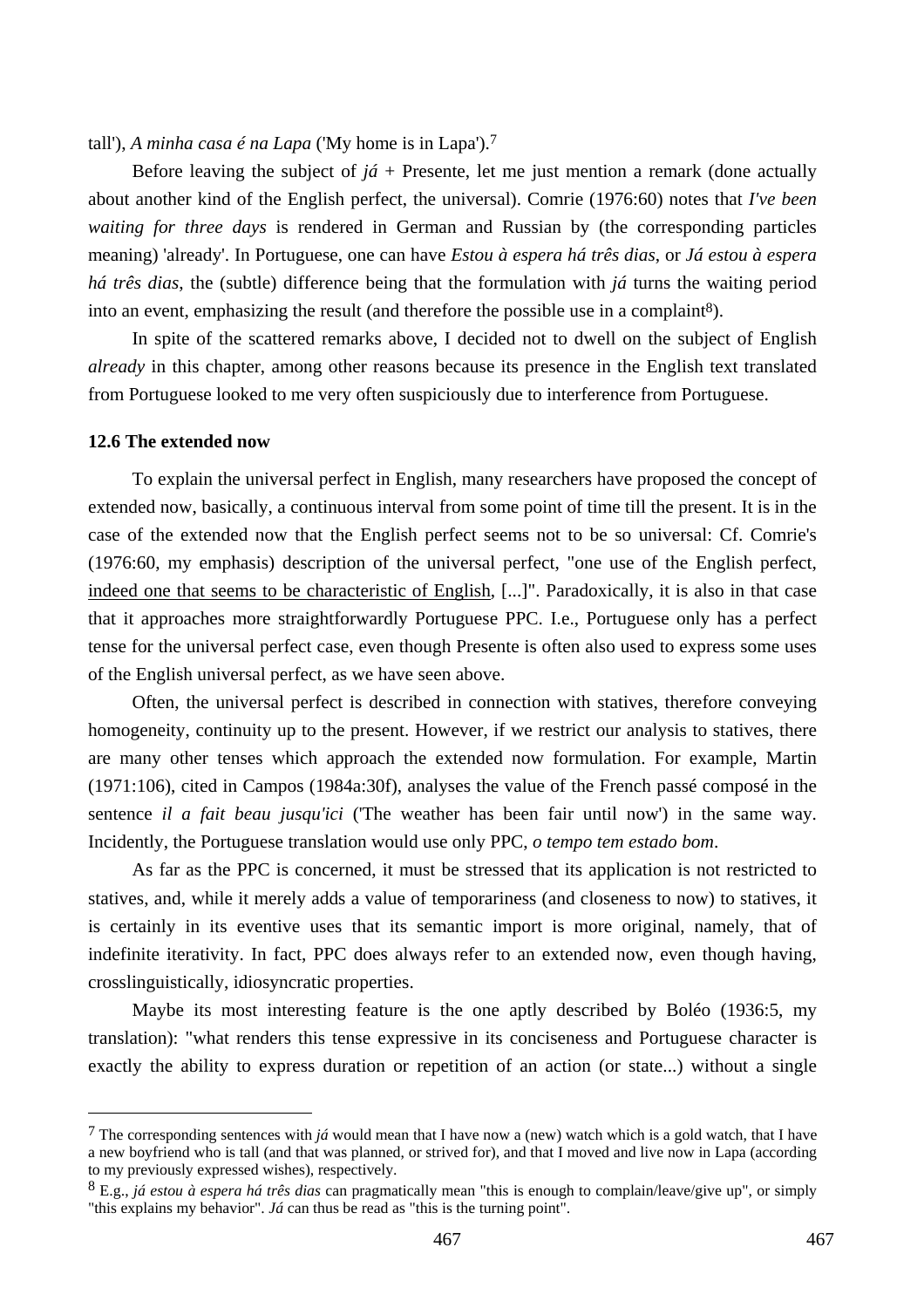additional word", i.e., without any supplementary device.

However, if the paradigmatic examples of the English universal perfect are statives and progressives (according to Sandström (1993:121), "the universal perfect is always a perfect of a state predicate"), there have been other cases described in the literature, cf. Comrie's (1976:60) example *I've shopped there for years*, Leech's (1971:34) *I've always walked to work* (described as "Habit in a period leading up to the present") and Mittwoch's (1988:209) *John has played the piano since he was five* (and purported to be stative because it reports an "habitual activity").

This suggests that the universal perfect and the PPC have many, if not most, points of contact, a fact that is usually overlooked by both researchers on English and Portuguese. In fact, the "habit in a period leading up to the present", or, rather, in my view, continued iterativity, is exactly the core meaning of PPC, which only differs from English in that it does not require further specification of the period involved.

Therefore, I must agree with Lohse (1993) in his refutation of the essentially Portuguese character of PPC, even though my analysis of it as part of the Portuguese tense and aspect system is rather different from Lohse's.

Let me now look at some particular questions raised in the literature about the PPC, and which the analysis presented here explains straightforwardly:

1. The combination  $j\acute{a}$  + PPC in Portuguese does not include the present moment, and therefore means the existence of an iterated sequence of events even in otherwise continuous cases (as noted in Campos (1984a:45)), cf. *Ele já tem estado doente* ('He has been sick before'). The explanation for this fact is that  $j\acute{a}$ , in its existential use,<sup>9</sup> conveys an (indefinitely located) event before now, and that event, therefore, must not overlap with now.

2. Campos (1984a:45f) also notes the neutralization of the opposition Perfeito/PPC in sentences like

*O rapaz já tem estado doente.* ('the boy has been sick before')

*O rapaz já esteve doente várias vezes.* ('the boy has been sick several times')

which, she claims, represent the same temporal profile, i.e., by explicitly mentioning an indefinite plural number of events (*várias vezes*), occurring before now (*já* + Perfeito), one can replicate the indefinite repetition (conveyed by the PPC) in an interval up to now. What she fails to notice, though, is that the two sentences are pragmatically very different, i.e., they receive the two following distinct interpretations:

a) *O rapaz já tem estado (várias vezes) doente* (=já sabe o que isso é; já está preparado para isso, 'he knows what it is to be sick'), *donde não há razão para preocupações* ('so there is no need to worry')

b) *O rapaz já esteve várias vezes doente* (=isto parece-me demais, 'this seems to be too much'), *é altura de ir ao médico* ('it's time to call the doctor')

This is due to the different propositions which are input to *já*: a state of indefinite repetition

<sup>9</sup> For pragmatic reasons, no plan can be invoked for being ill, so only existential *já* can be at stake.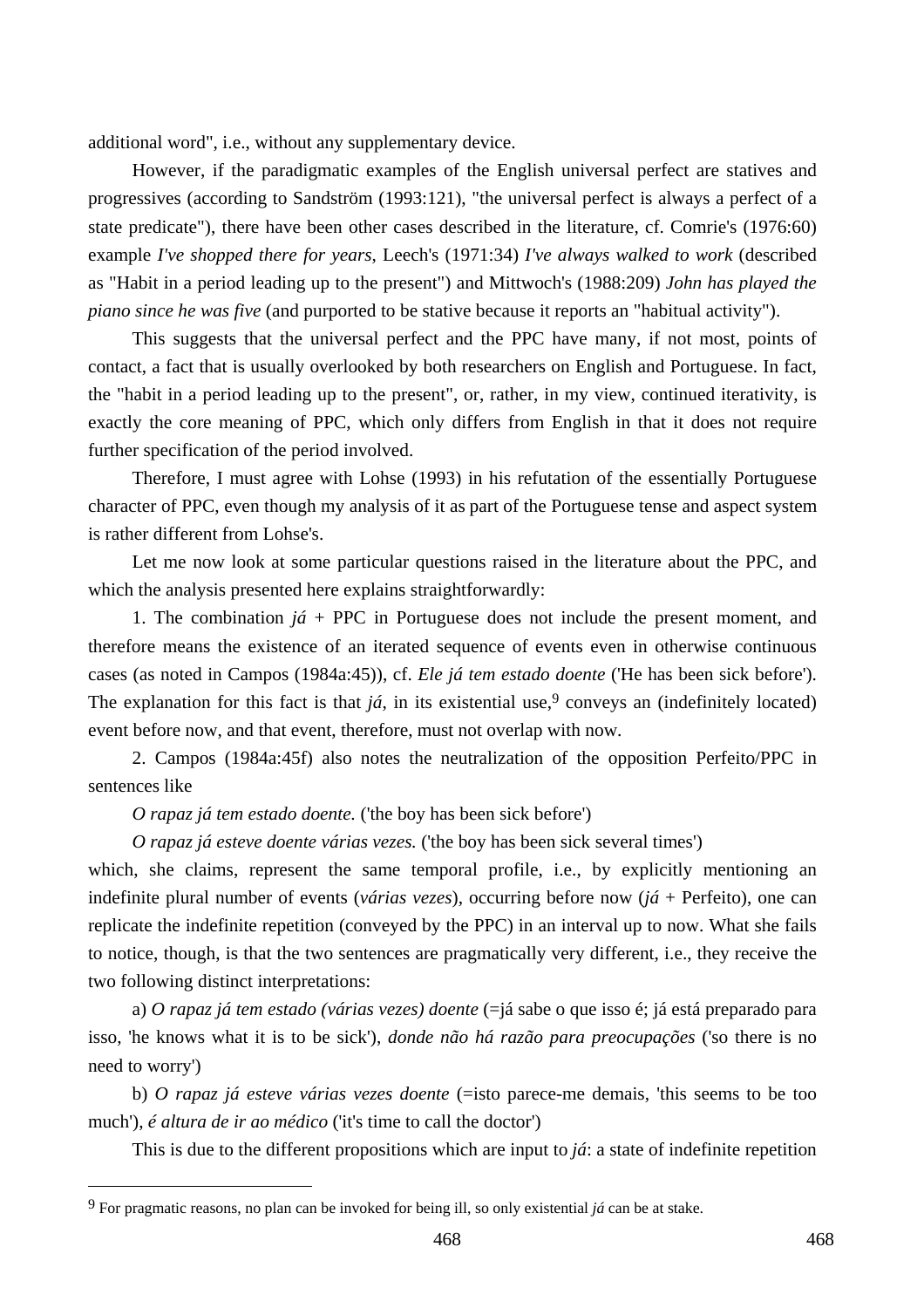in a) and a set of events / temporary states in b).

3. Finally, let me mention a rarely discussed subject, namely the PPC with frequency adverbials, more specifically *sempre* ('always') and *nunca* ('never'). While in English the present perfect with *never* or *always* can be considered both an extended now or a case of repeated iteration, it is interesting to note that *sempre* ('always') and *nunca* ('never') can only be used with the PPC with a mutually known and independent individuation criterion, i.e., they can never describe an extended now, cf. *Ele tem sempre comprado peras* ('he has always bought pears', implying "in all occasions we are talking about") and *Ele nunca tem comprado peras* ('he has never bought pears, in the occasions we are talking about'). When *sempre* ('always') is not implicitly quantifying over occasions, only the Perfeito is felicitous, as mentioned in Section 12.1.

This is distinct from English, where *he has never bought pears* may be understood universally as well. This highlights, in fact, the intrinsic connection of the PPC tense with the extended now interval, and distinguishes it from the situation in English, where the present perfect seems to be merely compatible with it, and, therefore, the extended now is generally independently specified.

#### **12.7** *Acabar de***: the most interesting Portuguese aspectualizer**

Connected with hot news, there is the Portuguese aspectualizer *acabar de*. While it is similar to French *venir de*, it has the peculiarity of also meaning *finish*, not only as a main verb but also as an aspectualizer. I.e., *ele acabou de pôr a mesa* can mean *He has just laid the table*, or *He finished laying the table*. Campos (1985) argues at length for two different senses of *acabar*, with a considerable number of arguments which I summarize below (*acabar de*1/finish, *acabar de* $2$ /just):

1. *acabar de*1 is only felicitous with accomplishments or activities, i.e, durative events, while *acabar de*<sub>2</sub> co-occurs with any aspectual class (for the more arguable class of states, she presents the following example: *O Rui acaba de estar doente e já está doente outra vez* 'Rui has just been ill and is already ill again');

2. *acabar de*1 occurs in all tenses, while *acabar de*2 is not possible in the simple future nor in the PPC;

3. *acabar de*1 co-occurs with localizers, not so *acabar de*2, except for the redundant *agora* ('now') or localizers including it: *hoje*, *neste momento*, *esta tarde*;

4. *acabar de*1 co-occurs with *já*, *acabar de*2 never;

5. negation of *acabar de* 1 is ordinary negation, negation of *acabar de* 2 is negation of mention, or metalinguistic negation, cf. *ele não acabou agora de escrever o livro, já o escreveu há dois anos* ('It is not true that he has just written the book, he wrote it two years ago');

6. with *acabar de* 2, Presente and Perfeito are intersubstitutable, while that is not the case with *acabar de* 1. In fact, I disagree with this claim, in my opinion, *acabar de* 2 with Presente is as much an historical present as *acabar de* 1.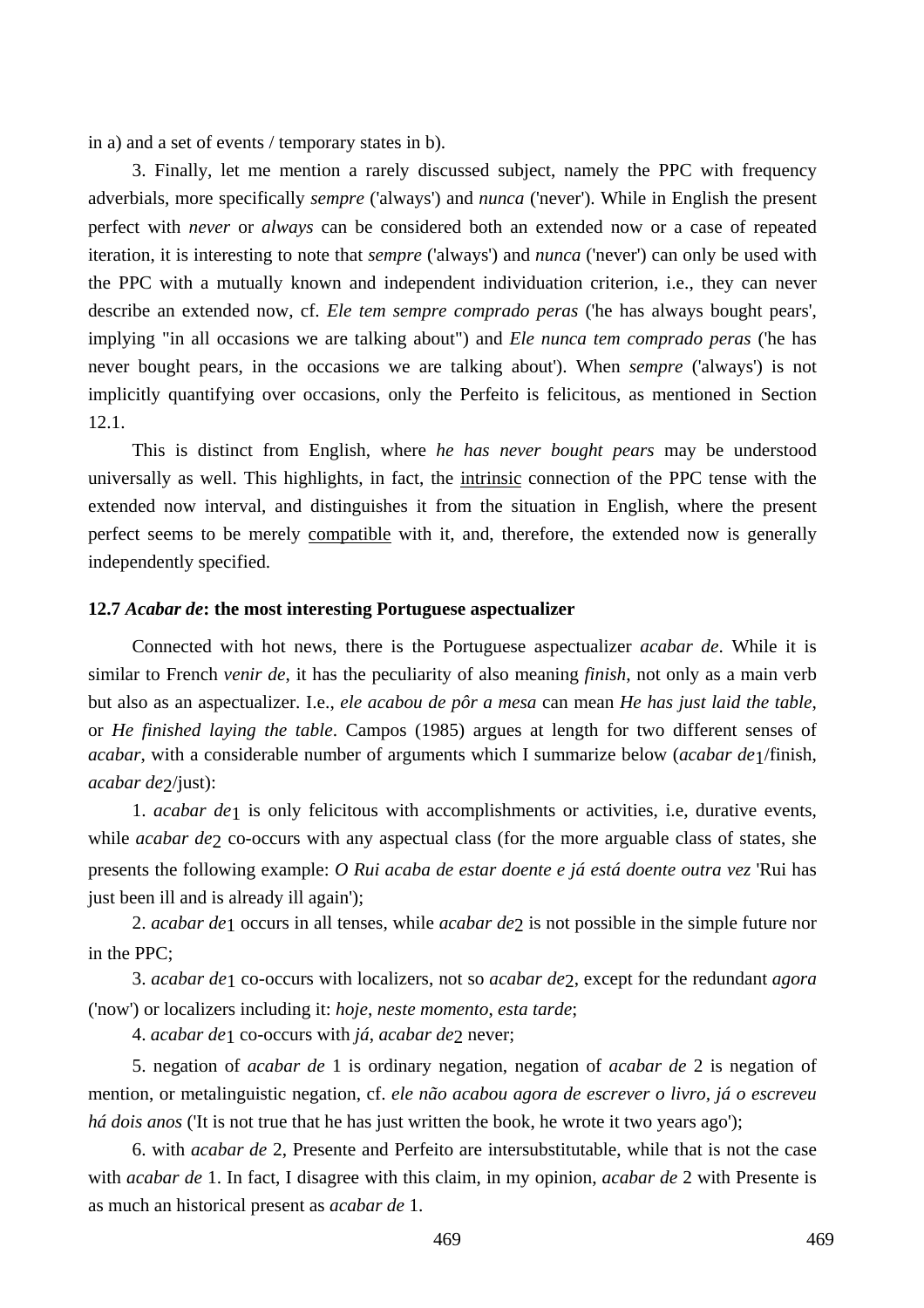She also mentions an adjective/past participle derived from *acabar de* 2, as in *está agora acabadinha de pintar* ('it has just been painted'). I presume she would claim that the corresponding form after *acabar de* 1 would be only possible in passive with *ser*, *esta janela foi acabada (?inha) de pintar às três da tarde* ('this window has been finished to be painted at 3 o'clock').

Aware of this distinction, I have also put forward two different formalizations in my previous work, see Santos (1992a). However, Campos's (1985:1) remark about the possible unnoticed ambiguity of cases such as *ele acabava de fechar as persianas quando entrei* ('He was finishing closing/had just closed the Venetian blinds when I entered') raised my interest in finding a common core in the two uses.

Of course, the two *acabar de* are related in that, in the cases where *acabar de*1 is felicitous, *acabar de*2 implies *acabar de* 1: if someone has just laid the table, s/he has finished to lay the table. Conversely, if *acabar de*1 is stated in Perfeito, we know that *acabar de*2 can be used in a short interval after, i.e., *acabar de*2 is enabled by *acabar de*1.

But other similarities can be invoked. For example, in the example above, both interpretations place the event of entering near the end of the event of closing the Venetian blinds. In one interpretation, it is a little before the completion, in the other, a little after. One seems thus to be in presence of another device in Portuguese where temporal order is irrelevant: *já* and *acabar de* can relate to previous or future situations.

Another possible way to invoke a common meaning is to consider *acabou de* as invoking an extended now, in which the event is placed near the end, just as in *acabou de pôr a mesa* ('He has just laid the table') can be put in the end of the interval defined by *pôr a mesa* ('lay the table'). In one case, the interval whose end is being mentioned is situation internal, in the other the interval is situation external and bound by the utterance, i.e., deictic.

Now, how can all this be related to English *just*, or the perfect? In fact, it seems that recency is prototypically described in English by *just*, even though this device may be less frequent than *acabar de* in Portuguese. (I have no data in either device, though.) Recency, on the other hand, may be also one ingredient of the resultative perfect -- most results are more visible immediately after than a long time after. Result persistency can thus be the explanation of why *my sister has had her fourth child* is only felicitous one or two weeks after the birth (the same, incidently, happens if *just* is explicit). The other (permanent) result, the fourth child, is not linguistically a result of the birth, and *my sister has four children*, or the NP *my fourth nephew/niece* is the natural way of describing it.

I will not try to decide here whether the two perfects, resultative and hot news, are actually independent in English; it suffices to show that they are more closely interrelated than the other perfect uses. In fact, the present perfect may be analysed as rendering resultativeness, and, if the recency per se is important, *just* is additionally used. Nevertheless, the tendency of American English to use *just* with the simple past should be mentioned, since it shows that the marking of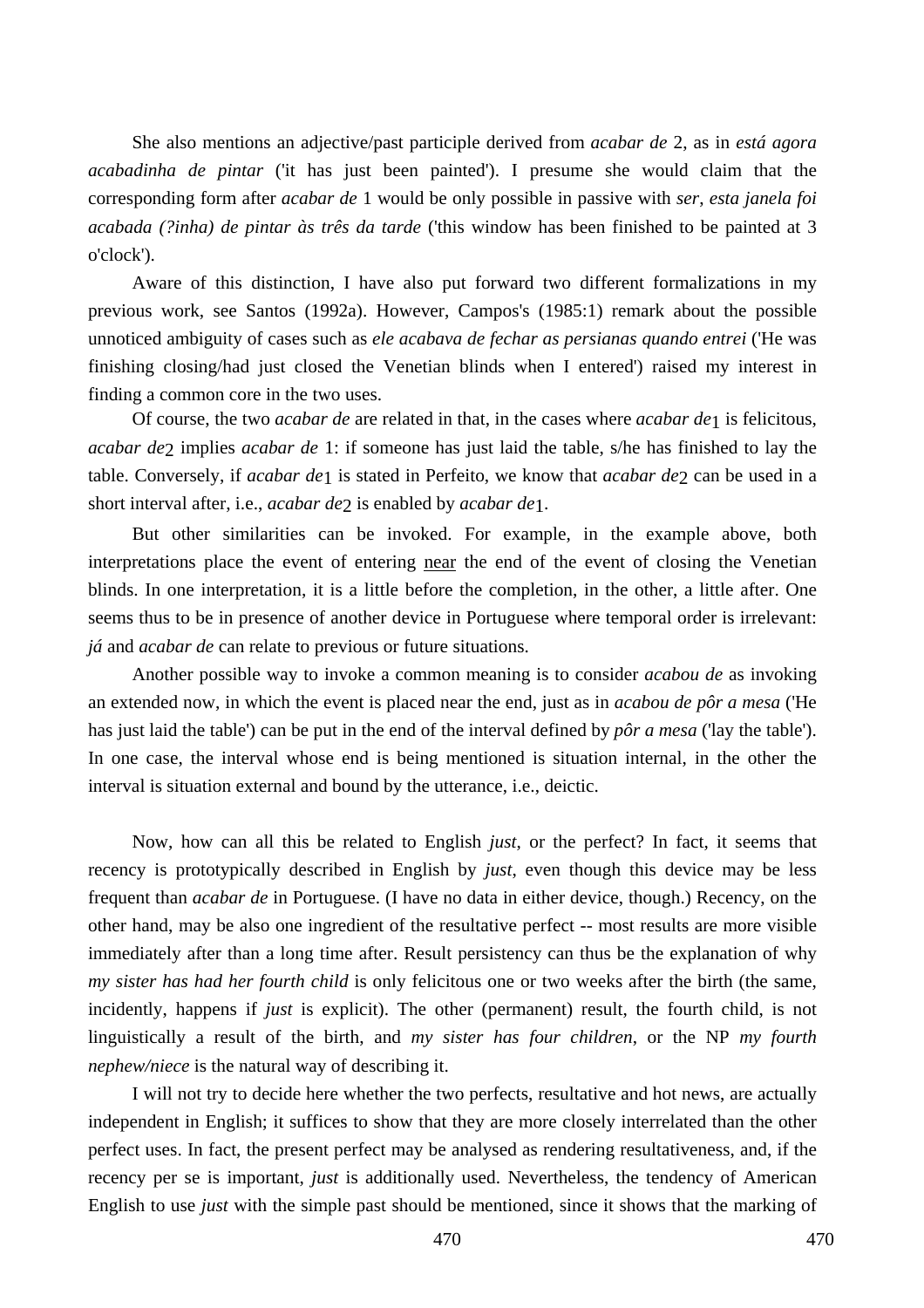recency can be done independently, thus aproaching the way Portuguese works.

Unfortunately, only one example of both *just* and the aspectualizer *acabar de* could be found in the corpus, repeated here for convenience:

> *E tu próprio, só porque falaste, acabaste de confessar isso mesmo. And you yourself, merely by speaking of it, have just confessed precisely that."*  'And even you, just because you spoke, have just confessed exactly that'

### **12.8 Summing up**

Facts seen from the viewpoint of the present moment is, I believe, the most encompassing characterization of the English present perfect. This relationship with the present can be due to (i) relevance of result; or (ii) presence in an interval up to now, either a definite number of times (existential), an indefinite number (English habit), or continuously (state up to now).

What I want to discuss here is whether the category "facts seen from the viewpoint of the present" makes sense in Portuguese as well. Surely, there is a tense category which, against all odds, encompasses the two last English cases, namely the PPC. On the other hand, there is a frequent grammatical marker, *já*, which, when associated with Perfeito, seems to have precisely the function of relating something to the present. So, I am forced to conclude that present relatedness is not a covert, but an overt, category in Portuguese.

However, it is equally clear that there are important pieces of the meaning of the two devices which are not covered in the other language: For one, the notion of resultativeness, responsible for most uses of the present perfect in the English texts studied, does not exist in Portuguese. This is demonstrated by the fact that Perfeito is both well used when describing resultative or non-resultative events, i.e., events whose results are important for the present moment or irrelevant.

On the other hand, planned versus surprise events, a key feature marked by *já* in Portuguese, is not distinguished in English, either.

The clearest commonality in meaning between *já* and the present perfect is the indefinite existence (definitely quantified). This seems, however, to be a quantitatively rare phenomenon in both languages. Indefinite existence only, i.e., expression of location somewhere in the past, which is conflated with this phenomenon under the label 'existential perfect' by researchers on English, does not belong to the same category in Portuguese, and *já* cannot simply be used.

Finally, recency is distinguished by the two languages with *just* and *acabar de*, and should therefore be considered a separate category, even though it may overlap, at least partially, with the English (resultative) perfect.

# **12.9 Final remarks**

This chapter is the least empirical in this dissertation, both due to the lack of relevant data in the corpus and to the amount of theoretical literature on most subjects mentioned.

The method followed in this investigation, in fact, was -- contrary to the other chapters -- a